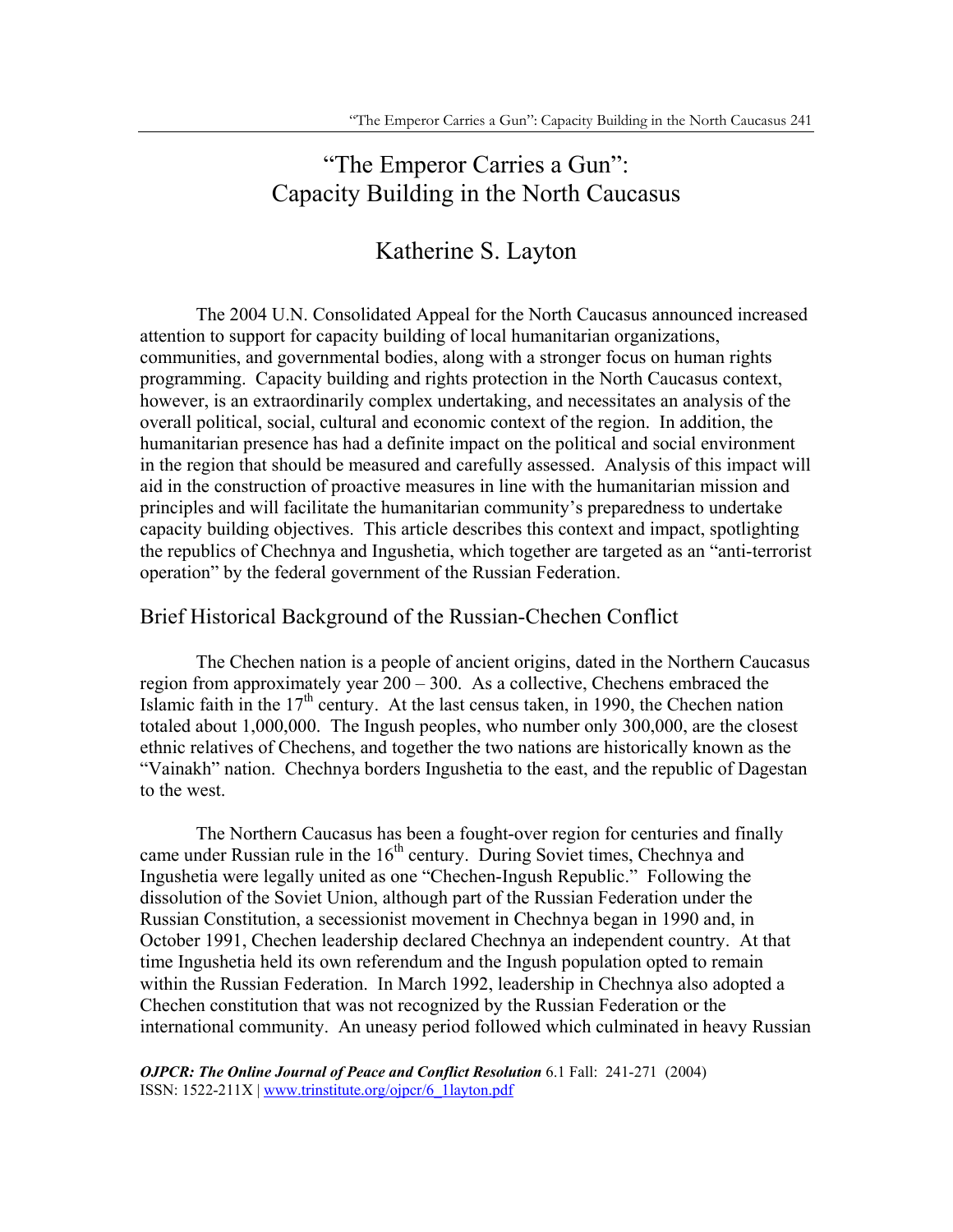offensives inside of Chechnya in 1994. After a protracted war with heavy casualties on both sides, Russian forces, unable to defeat resistance fighters in the mountainous south, withdrew from Chechnya in August 1996. In all, approximately 50,000 people died, thousands more were made homeless, and much of Chechnya was destroyed.

In August of 1999 Chechen rebel incursions into the Republic of Dagestan took place but were pushed back into Chechnya by Russian forces. During this same period, bombs in apartment buildings in Moscow and two other Russian cities killed over 300 people. The Russian government blamed the Chechen rebels and, in October 1999, Russian forces once again moved into Chechnya and launched heavy attacks. Thousands of Chechens fled to seek refuge in neighboring republics. The majority fled to the Republic of Ingushetia, numbers amounted to approximately 200,000 at that time, and 150,000 in 2001. At present there are approximately 70,000 - 80,000 displaced Chechens yet residing in Ingushetia, with 8,000 in tent camps, 25,000 in temporary settlements, and the remainder residing in the private sector. Thousands of others are displaced to Dagestan, Kalbardino-Balkaria, other areas of the Russian Federation, and abroad.

Meanwhile, during the past year the political landscape of the Chechen conflict has changed perceptibly. Federal political authorities have, for the time being at least, consolidated their efforts into forcing a resolution of the seemingly intractable conflict. A variety of strategies have been designed to give the impression that the Chechnya conflict has stabilized, resistance forces have been eradicated, and the general Chechen population rejects independence and opts to remain within the Russian Federation. A referendum on state status, a presidential election, and a variety of "carrot" incentives, including amnesty laws, destroyed property compensation, and public announcements of reconstruction plans, are proffered to the Chechen population as proof of federal authorities' victory, and goodwill towards peaceful rehabilitation of the republic and cohabitation with Russia.

Whatever changes have occurred recently in political strategy, conditions of waraffected populations in Chechnya and Ingushetia remain fairly unchanged and yet precarious. Present day Chechen nation lingers in a social, political, and economic crisis. Physical infrastructure is destroyed, including schools and other public services, up to 80% of the Chechen population is officially unemployed, and the outflow of large numbers of educated skilled workers is ongoing. Children and youth have known war and violence all of their lives, illiteracy has reappeared in Chechen society, and consequential to these conditions, a large number of young people are falling under the influence of harmful tendencies, including narcotics and other drug use. Armed conflict continues daily in Chechnya, between federal forces and resistance fighters. The world community stands indifferent to the numerous human rights abuses that occur daily, including kidnapping, arbitrary detention, torture, and summary executions. Forced

*OJPCR: The Online Journal of Peace and Conflict Resolution* 6.1 Fall: 241-271 (2004) ISSN: 1522-211X | www.trinstitute.org/ojpcr/6\_1layton.pdf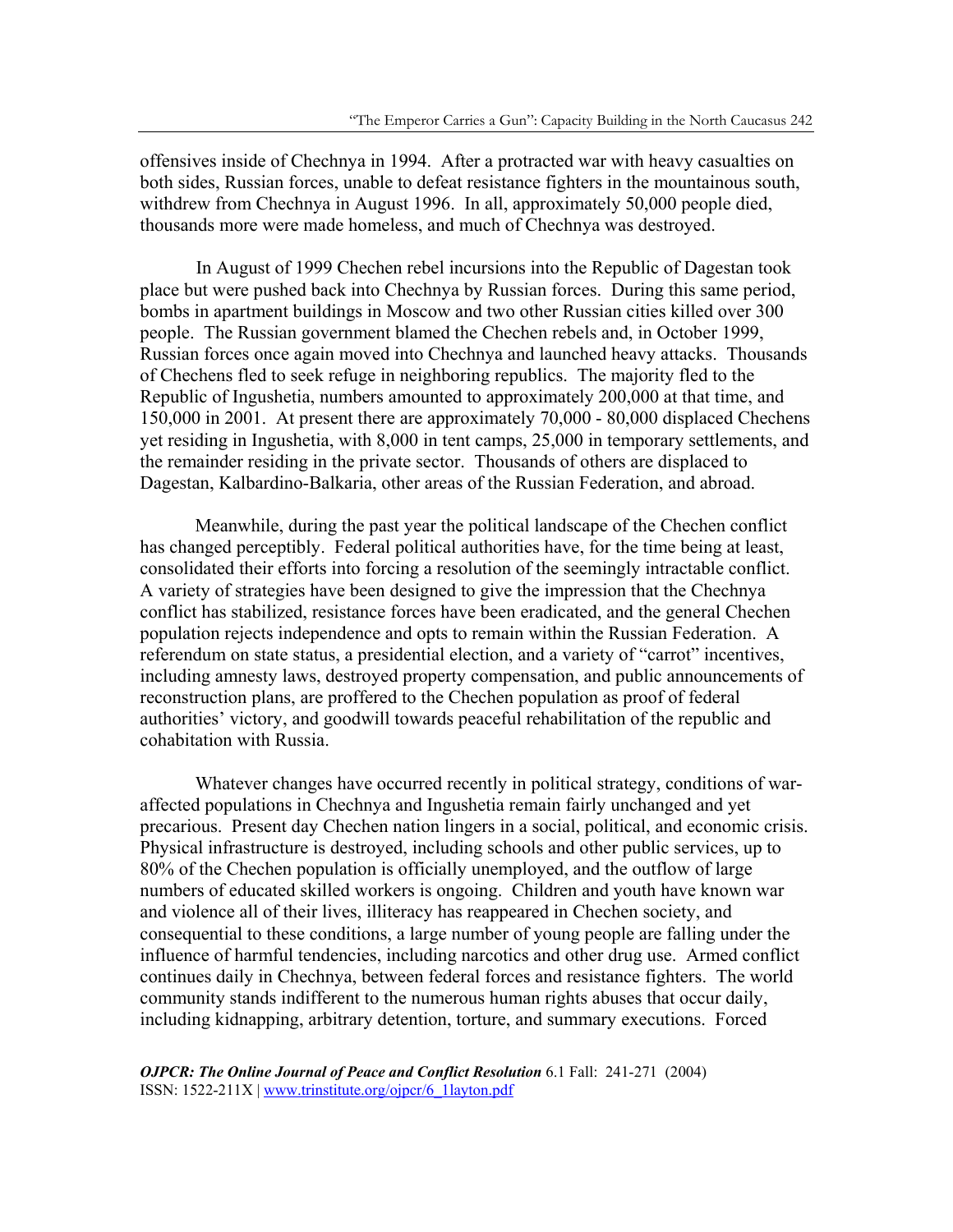expulsions and involuntary returns of IDPs, along with suicide bombings and other acts of hostility, are the emergency of the moment.

# Overview of the Humanitarian Operational Environment

# **Humanitarian Programming Philosophy and Trends**

### *Reactive Emergency Programming*

The bulk of the humanitarian response in the region has been reactive attempts to mediate a legitimate humanitarian presence and ensure that civilian affected groups receive minimal levels of basic needs provision. Humanitarian objectives have, up to now, been focused on stabilizing conditions of war-affected populations, with minimal purposeful effort in developmental programming. Programming has focused to a large part on shelter, water/sanitation, food, public health, primary and secondary education, and psychosocial needs and rehabilitation. In the past two years vocational training, conflict resolution, and rights training have also received minimal funding attention, but on a small scale to limited populations.

The most significant reason for the continued emergency framework of humanitarian programming is the long-term political instability in the region, the seeming perpetuity of the status quo – the unabated no-win, no-end nature of the conflict, all of which continue to result in emergency conditions for the civilian populations. Under these conditions it has been difficult to predict any measurable change in the direction of political events, and there has remained the possibility that the situation could actually destabilize further. This context has rendered to the humanitarian community a rather murky selection of options. Further, because the physical security environment in both Chechnya and Ingushetia has remained extremely precarious, and the international political context of the conflict rather sensitive, humanitarian choices have been limited further, awaiting both political decisions and improvement in conditions.

#### *Recent Trends: Protection and Community-Based Programming*

There are some recent trends in overall programming strategy and objectives, however. Resources to establish and support monitoring and rights protection activities have been ongoing during the conflict, but these have been confined to a very small number of humanitarian entities and level of activities. Within the past year, however, the U.N. has highlighted protection as a priority strategy, emphasizing monitoring and rights, and particularly in recent months attention to principles of voluntary return of displaced Chechens to their homeland.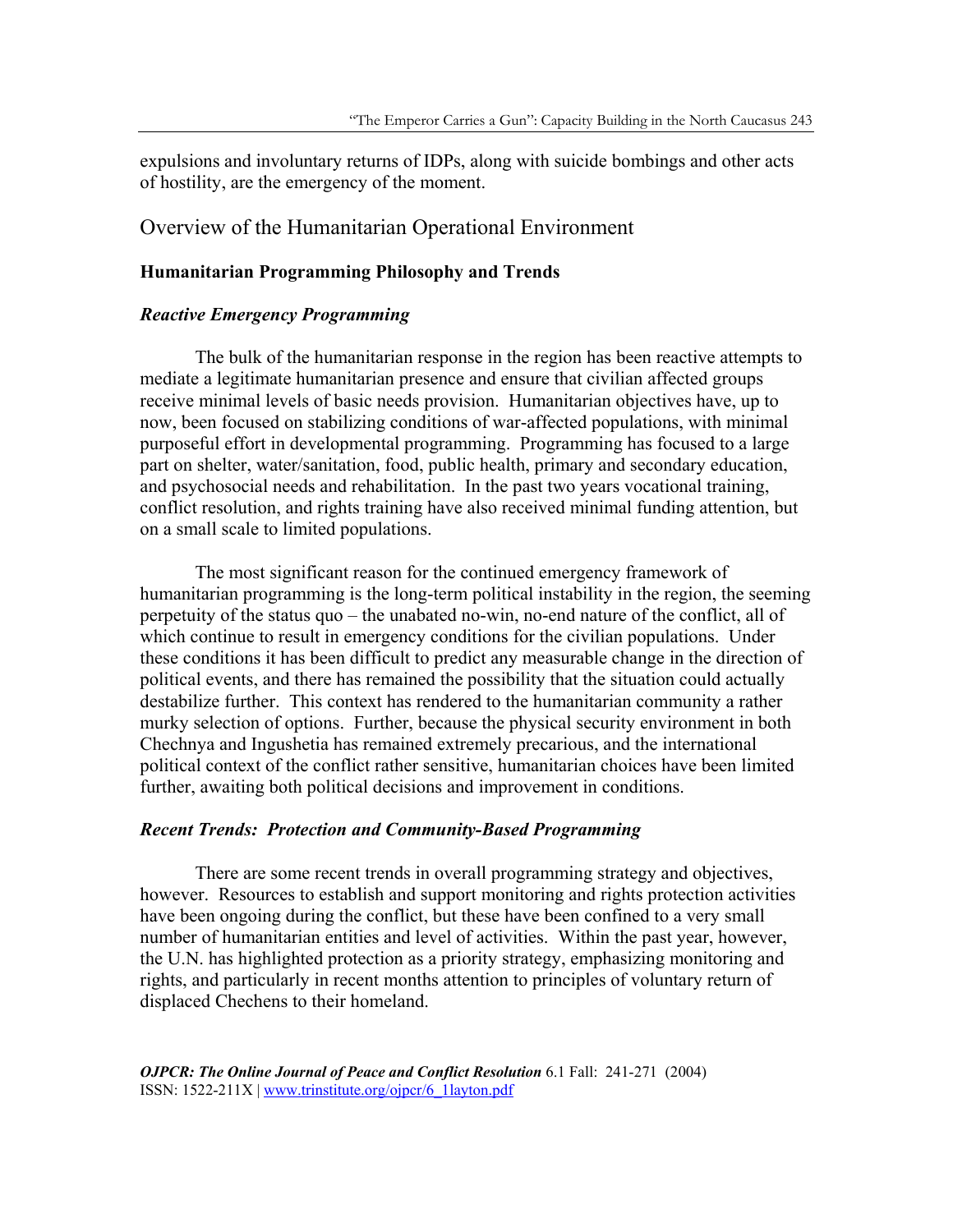Beginning two years ago some donors have also begun to advocate more "community based" programming, though the call has become more verbal only during the past year. In this period of time organizations and projects utilizing such approaches have also been few in number, and forms, levels and extent of community decisionmaking in programming remain fairly superficial.

 The U.N. Consolidated Appeal for 2004 outline of increased emphasis on protection, rights based programming, capacity building of local humanitarian organizations, communities, and governmental bodies is a reflection of both reactive and proactive strategy. The apparent trend in philosophical approach is influenced by several immediate factors.

 First, the recent forced changes in the political scene in Chechnya and Ingushetia concomitantly pose considerable alterations in the conditions and needs of war-affected civilian populations. The success of federal political plans depends greatly upon the location and movement of Chechen displaced persons. While the federal center publicizes to domestic and international audiences that the Chechen conflict is under control and winding down, the presence of large numbers of displaced persons remaining in Ingushetia would substantially de-legitimize federal claims. Thus, the recent closure of large tent camps: tent camps are most visible evidence of IDPs. These closures, however, along with a numerous variety of intimidation and pressure tactics to return to Chechnya, present the humanitarian community with responsibility to remind authorities of various rights of civilian populations, particularly principles of voluntary return.

 In addition, the humanitarian community recognizes that these war-affected populations are limited in capacity to protect themselves. There are few local advocacy sources and structures in the region, little knowledge of humanitarian principles and rights, and a definite lack of rule of law.

 Concomitant with each of these factors is deterioration in security conditions for the range of local and international humanitarian organizations in the region. Whereas in the past kidnapping and robbery have been the greatest threats to humanitarian workers there, the trend over the past year, particularly in regard to international organizations and especially expatriates, has been systematic harassment, intimidation, and even illegal expulsion by government authorities. These tactics are strategically designed to induce certain effects. First, as long as the international presence in Ingushetia remains stable and secure, that presence retains capability to witness, denounce, and even block governmental strategic designs currently underway. It is no accident that these patterns of harassment have been inflicted at precisely the same moment that pressures against IDPs have begun to peak. According to this strategy, an emaciated, subdued, or impotent humanitarian presence is required for other plans to proceed.

*OJPCR: The Online Journal of Peace and Conflict Resolution* 6.1 Fall: 241-271 (2004) ISSN: 1522-211X | www.trinstitute.org/ojpcr/6\_1layton.pdf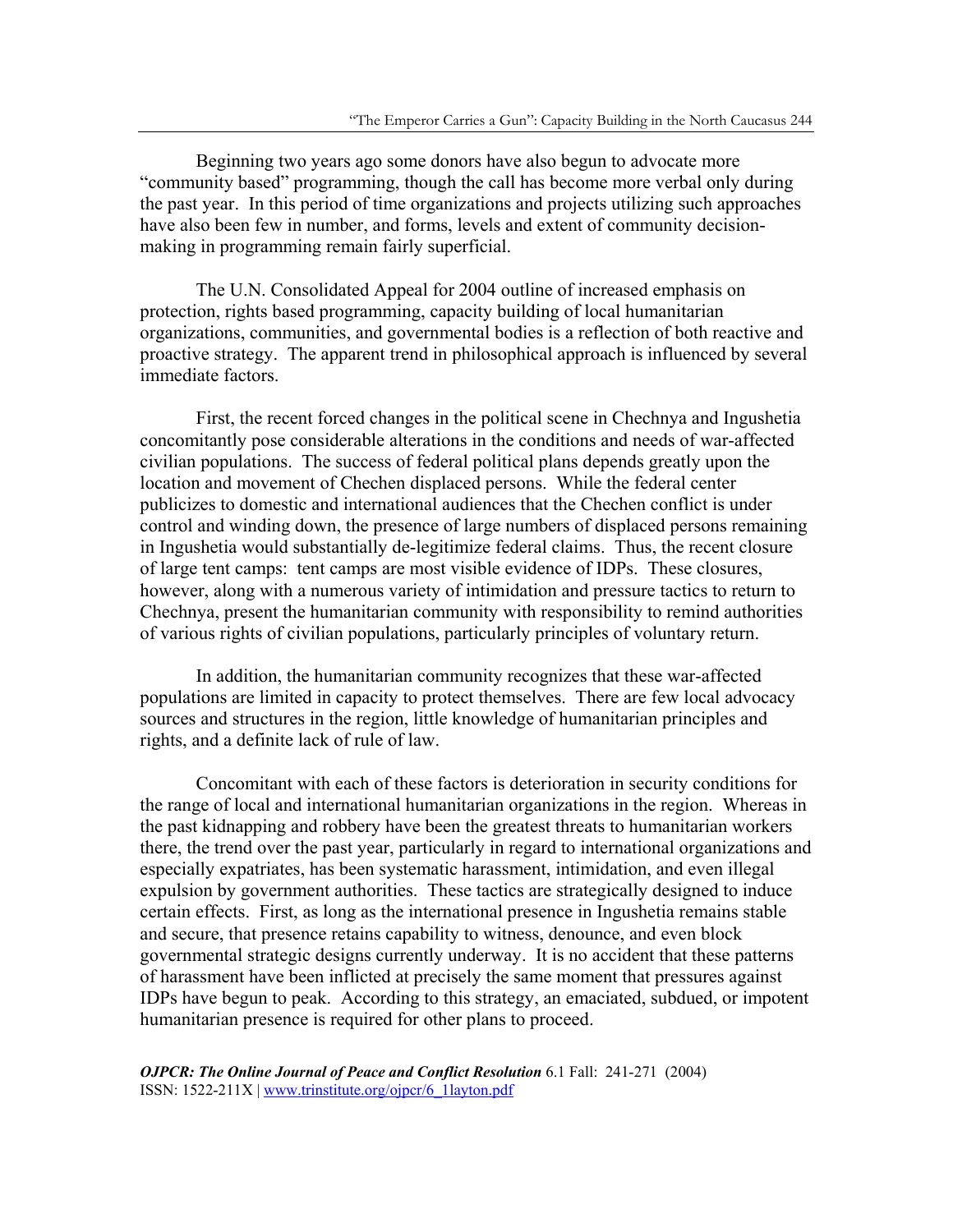The humanitarian community is faced now with particular new challenges in the continuation of efforts to achieve the mandate of protecting and assisting civilian populations. First, obvious population movements and trends in the regional political environment have produced trends in the location, conditions, and needs of beneficiary groups that must be identified and addressed. Second, rights, a fairly non-existent concept in practice in the North Caucasus, will best be protected by dissemination of rights information, and by ensuring that community structures exist to both buttress and support an environment in which rights are imperative. Lastly, the international humanitarian community recognizes that an international presence alone cannot ensure guarantees of protection and assistance; without solid partnerships between governments, donors, agencies, and community, these tasks are profoundly difficult.

### **Agencies and Actors**

A variety of entities, organizations and groups comprise the humanitarian operational environment in the region. These include: the United Nations agencies; international and local non-governmental humanitarian organizations; federal and local political actors; federal and local non-military government service structures, including registration bureau, visa/passport services, tax bureau, humanitarian affairs offices; federal and local intelligence structures; federal and local militia and police; business networks; criminal gangs, and local social structures such as teips and clans.

None of these operates in isolation of the others, and there are many ways that they are interconnected in the course of humanitarian affairs. One can conceptualize these entities almost horizontally, as each possesses certain strengths and advantageous position, as well as limitations. In a sense the balancing of these strengths and weaknesses nurtures a symbiotic relationship between the various actors, the outcome of which is the forms and nature of humanitarian response.

# *The United Nations*

 The United Nations entities play several roles in the region. At the pinnacle of the U.N. umbrella is the Regional Humanitarian Coordinator and Deputy Humanitarian Coordinator/Area Security Advisor, (RHC, DHC). The DHC plays a direct field role and security coordination in North Caucasus. U.N. Office for Coordination of Humanitarian Affairs (UN OCHA) works closely with the RHC and DHC, in monitoring of the humanitarian and security environment, coordinating all efforts with international and local non-governmental organizations (NGOs), and providing public humanitarian information. U.N. High Commission for Refugees (UNHCR), U.N. Children's Fund (UNICEF), U.N. Security Coordinator (UNSECOORD), World Food Programme (WFP),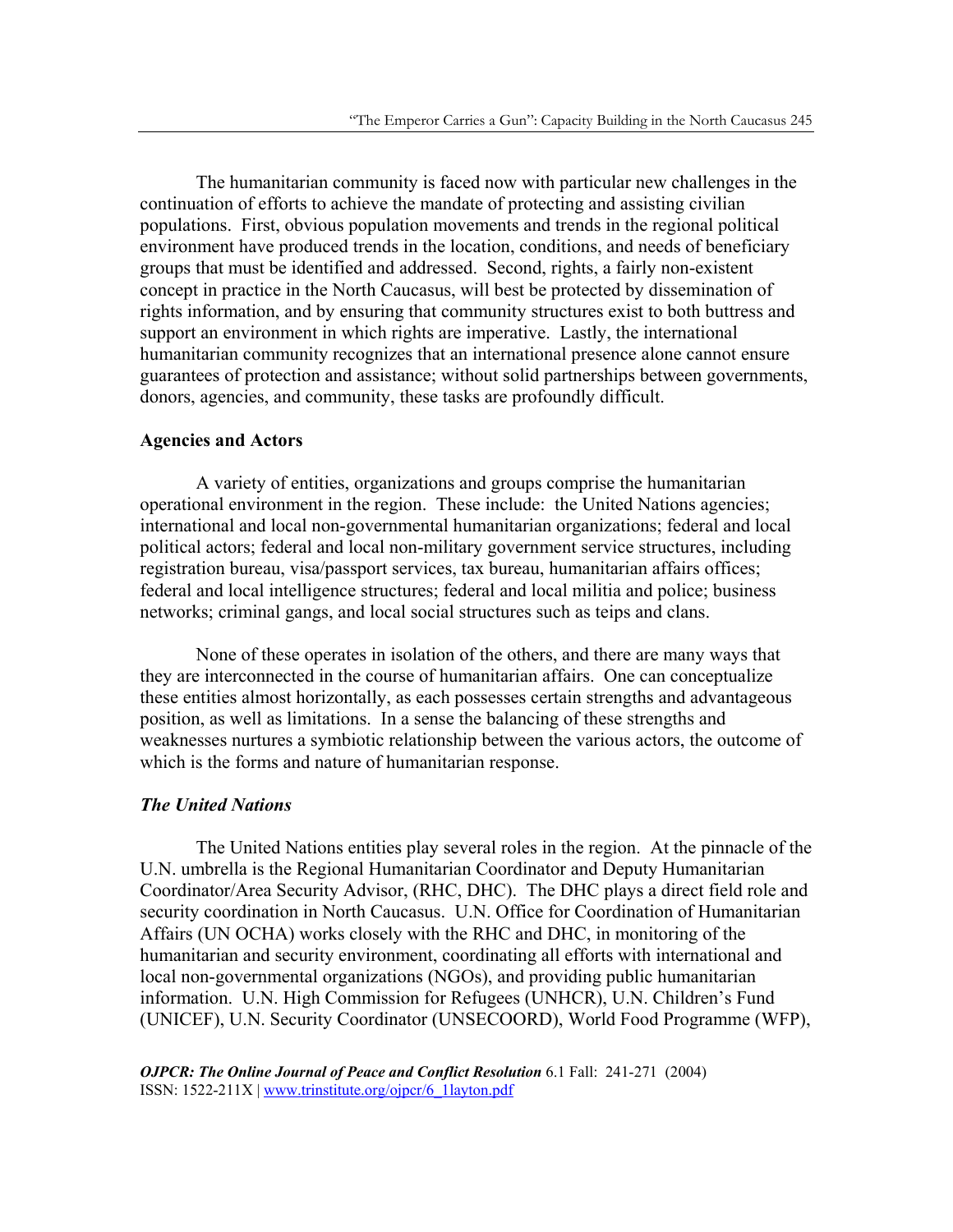and World Health Organization (WHO) function as sector need providers, and they work jointly with U.N. agencies to coordinate and plan regional humanitarian mission and strategy. U.N. Educational, Scientific, and Cultural Organization (UNESCO), and U.N. Development Programme (UNDP) have played a very limited role in the region if any, but are assessing a more significant position for the upcoming funding period. Swiss Humanitarian Aid (SWA) and International Committee of the Red Cross (ICRC) also maintain strong partnerships with the U.N. agencies and support those agencies in programming strategic planning and implementation.

*Strengths and Advantages***.** The overall strength and advantage of the U.N. agencies is their legal standing. The Russian Federation is a signatory to international conventions on human rights and refugee rights, and this provides the U.N. umbrella with a legal and political platform to maintain a lead role in humanitarian affairs in that country, though certainly by invitation. The U.N., together with multilateral and bilateral donors and officials, also possess influence through their strategic policymaking and public information roles. A combination of monetary resources and diplomatic privileges buttresses their authority and buffers vulnerability to any number of hazards faced by other humanitarian actors and civilians.

*Constraints*. The greatest constraint against U.N. effectiveness is their "guest" status, which is subordinate to Russian Federation state sovereignty. The U.N. can pressure, persuade, and remind a variety of governmental actors about international conventions and beneficiary needs, but the U.N. cannot enforce adherence. The U.N. humanitarian mission has also remained somewhat hostage to international political events and actors. A number of international political factors are related in some fashion to the Chechnya conflict, including "the international war on terrorism," international campaigns in Afghanistan and Iraq, and the range of political coalitions and oppositions produced through these events, of which Russia is a major actor. The U.N. mission in the North Caucasus must to some extent await political decisions of governments to make any major programming strategies and decisions.

#### *Non-Governmental Humanitarian Organizations*

 A small number of international non-governmental humanitarian organizations (INGOs) maintain a steady presence in the North Caucasus. Approximately 25 such agencies function at field level in Ingushetia and/or Chechnya with regular sustained funding and program implementation. Of these 25, funding and beneficiary scope and scale vary widely. About 17 local humanitarian organizations maintain a field presence. Of these 17, only about 8 function with high visibility sustained funding and programming, and approximately 6 operate with a funding and beneficiary scope and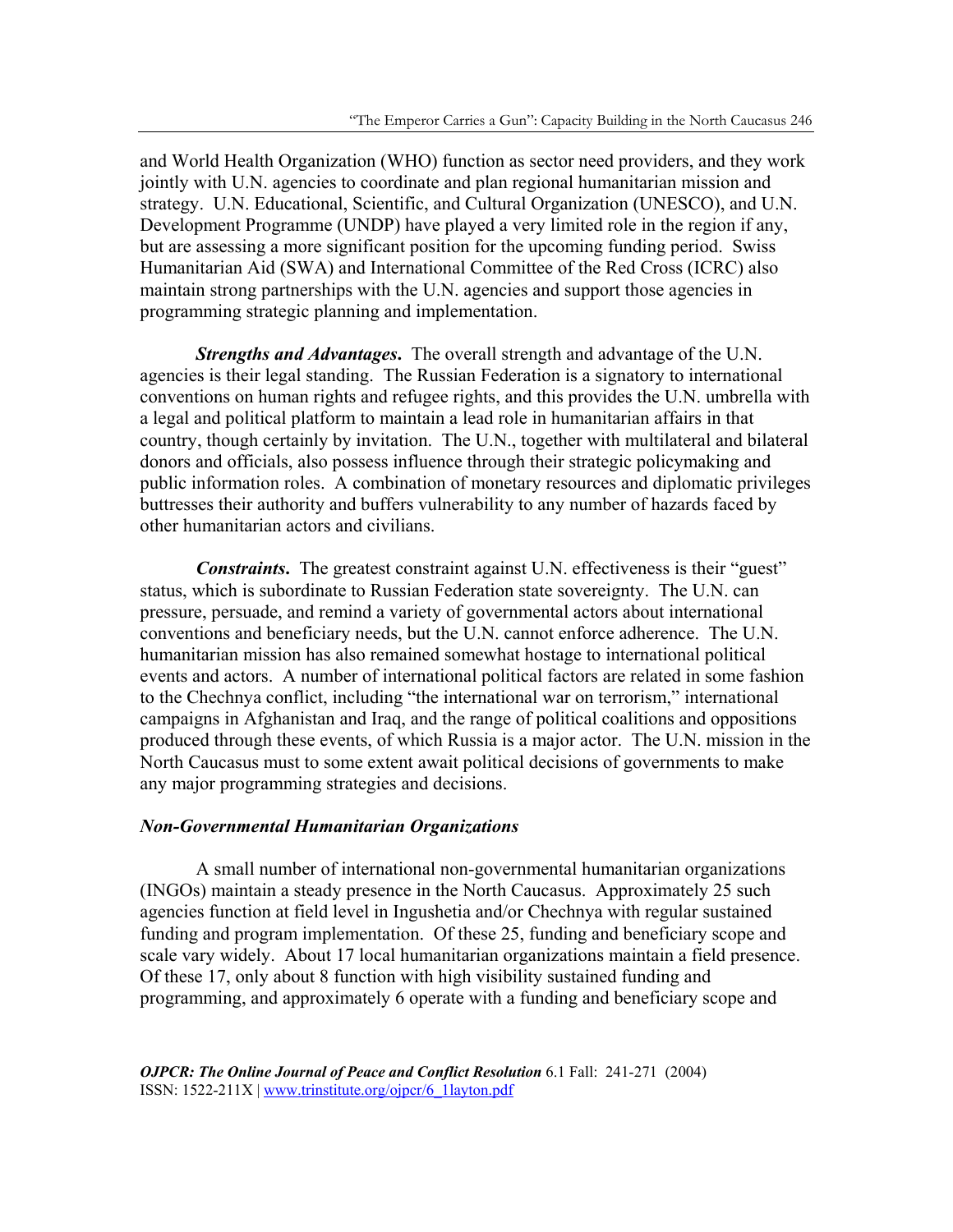scale comparable with mid-level INGOs in the area. 3 of these 6 local organizations are involved in fairly high profile protection, human rights and democracy building work.

*Strengths*. Strengths of INGOs in the area include endurance and adaptability in unstable emergency situations. The steady presence of these organizations, many of which have maintained a presence throughout the first and second Chechnya conflicts, has helped build in certain context specific institutional capacities, including procurement knowledge, and some level of survival skills such as political perceptiveness in the local environment. These organizations are also knowledgeable of regional donors, and donor requirements and trends.

 Strengths of local NGOs include their more in-depth understanding of the political environment, along with social and cultural knowledge that remains obscure to the vast majority of expatriates in the region. A small handful of local NGOs benefit from strong supportive partnerships with U.N. agencies, which provides protective benefits against potential governmental hazards.

*Constraints***.** *Security.* INGOs face many hazards in the operational environment in Ingushetia and Chechnya. Security risks are high and encompass a number of threats and factors. In recent months one of the greatest risk is at the hands of governmental departments and intelligence forces and officials. Intelligence officials in particular regularly maintain both covert and overt surveillance of expatriates and international organizations, and through any number of types of operatives. When local authorities move against an INGO, they usually follow a pattern of first targeting lead expatriates, through a number of devices, including accusations of agitation and subversive activities, partnerships and support for resistance forces. Authorities also utilize other tactics that involve searching for or inventing problems with individual and organization registration, taxes, and even software violations. Each of these strategies is devised primarily to create documented reasons to expel expatriates, close organizations, or extract money to solve the imagined located problems.

Over the past year a pattern of official harassment of humanitarian organizations has become acute, resulting in several measures taken against individual expatriates and organizations, including registration refusal, deportation, tax fines, and closure and/or destruction of program sites and facilities.

A dual source of general lawlessness persists in this North Caucasus region. First, official authority structures discriminately interpret and enforce laws, utilize enforcement structures for non-legal purposes, and utilize non-legal means in law enforcement. Second, this first factor is compounded by the interconnectedness of official structures and criminal groups, along with the inability of official structures to maintain absolute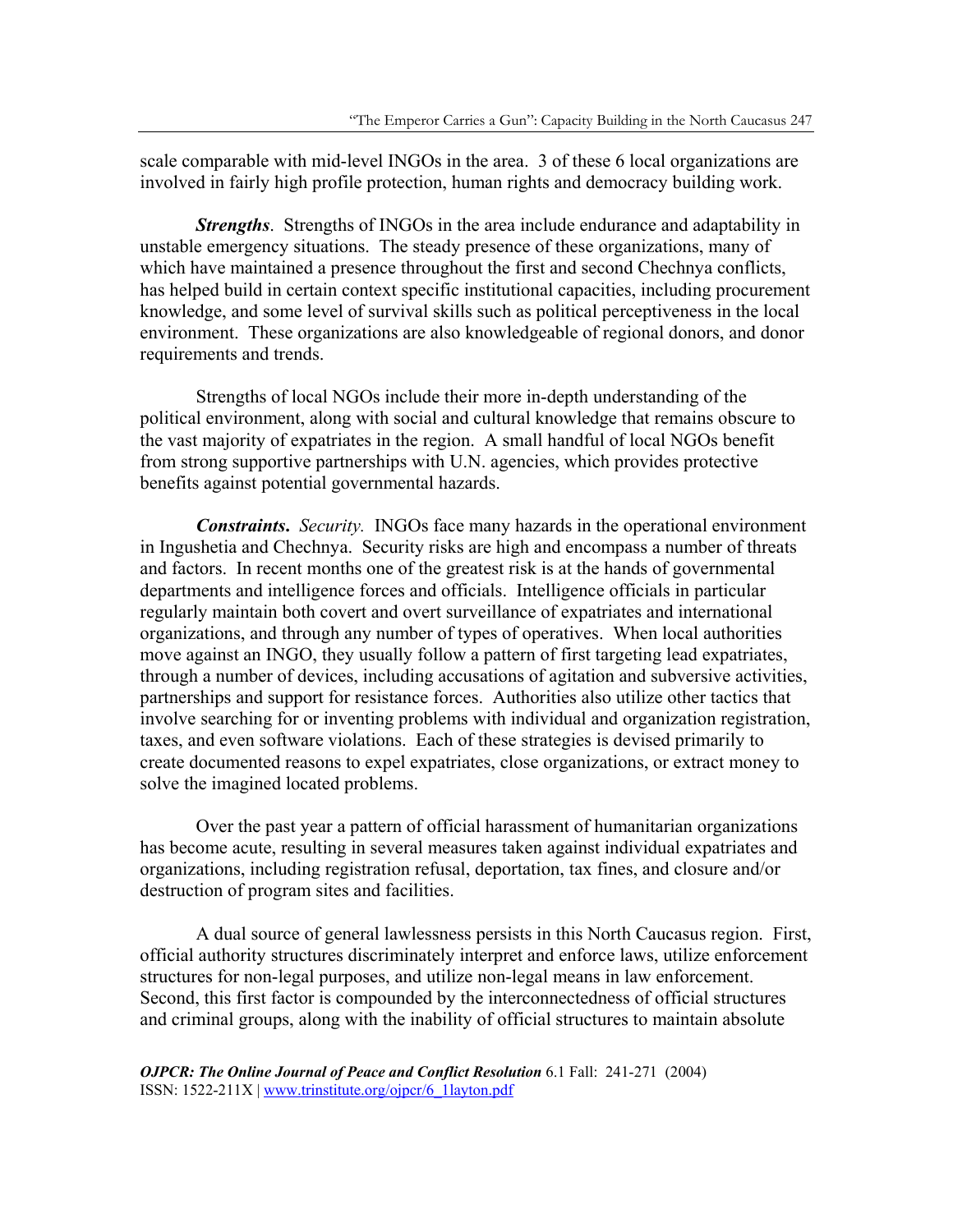control. In this environment, law is in the hands of whoever makes it, and payoffs, comprising both monetary and gifts of influence, determine both the maker and the outcome of law.

The state of lawlessness affects humanitarian workers in two main ways. First, the general high prevalence of crime, including feuds, shootings, executions and assassinations, kidnappings, armed robberies, thefts, and break-ins, combined with the ubiquitous presence of weaponry and explosive devices, presents substantially high odds that humanitarian workers will become victims. Second, whether targeted or incidentally involved, humanitarian workers cannot be assured of effective protection in the hands of authorities.

*Insufficient Protection Structures.* The sheer number and weightiness of humanitarian organizations' constraints in the North Caucasus are compounded by their lack of rights and protection both within Russian Federation and in partnership with the United Nations agencies. In other words, if humanitarian organizations were simply harassed and plagued on a local level, with access available for redress to higher structures and authorities, these organizations would maintain a much more stable position in their operational affairs, thereby retaining the ability to serve beneficiary needs more effectively. But though local authorities operate with much impunity, they also function under the patronage and operatives of these higher federal sources, and the U.N. is limited in capacity to protect independent NGOs.

 The United Nations agencies, though also guests on Russian Federation territory, retain some relative advantages in comparison to NGOs. First, it is much harder to dismiss or abuse U.N. agencies and personnel, as to do so would have serious diplomatic implications. Second, the presence of the U.N. and U.N. assistance helps to give the impression of state compliance with international conventions, which the Russian Federation needs in order to appease or dilute anti-Russian sentiment in regard to the Chechnya conflict. Third, the U.N. agencies are a strong source of monetary resource, which assists state authorities in meeting the needs of war-affected populations, but also provides inputs to the federal economy on many levels.

 NGOs do not retain these levels of advantage; as such, they are much more easily dispensed of. During a series of conferences with local and federal authorities regarding government harassment of humanitarian expatriates and organizations, one government official asked a presiding lead U.N. representative, "Why do you care, anyway? You have immunity as U.N. personnel," to which the U.N. official replied, "Of course we care – they are our partners, we work together with them." Though U.N. leadership in recent months has particularly stepped up advocacy of NGOs, the effectiveness of this leverage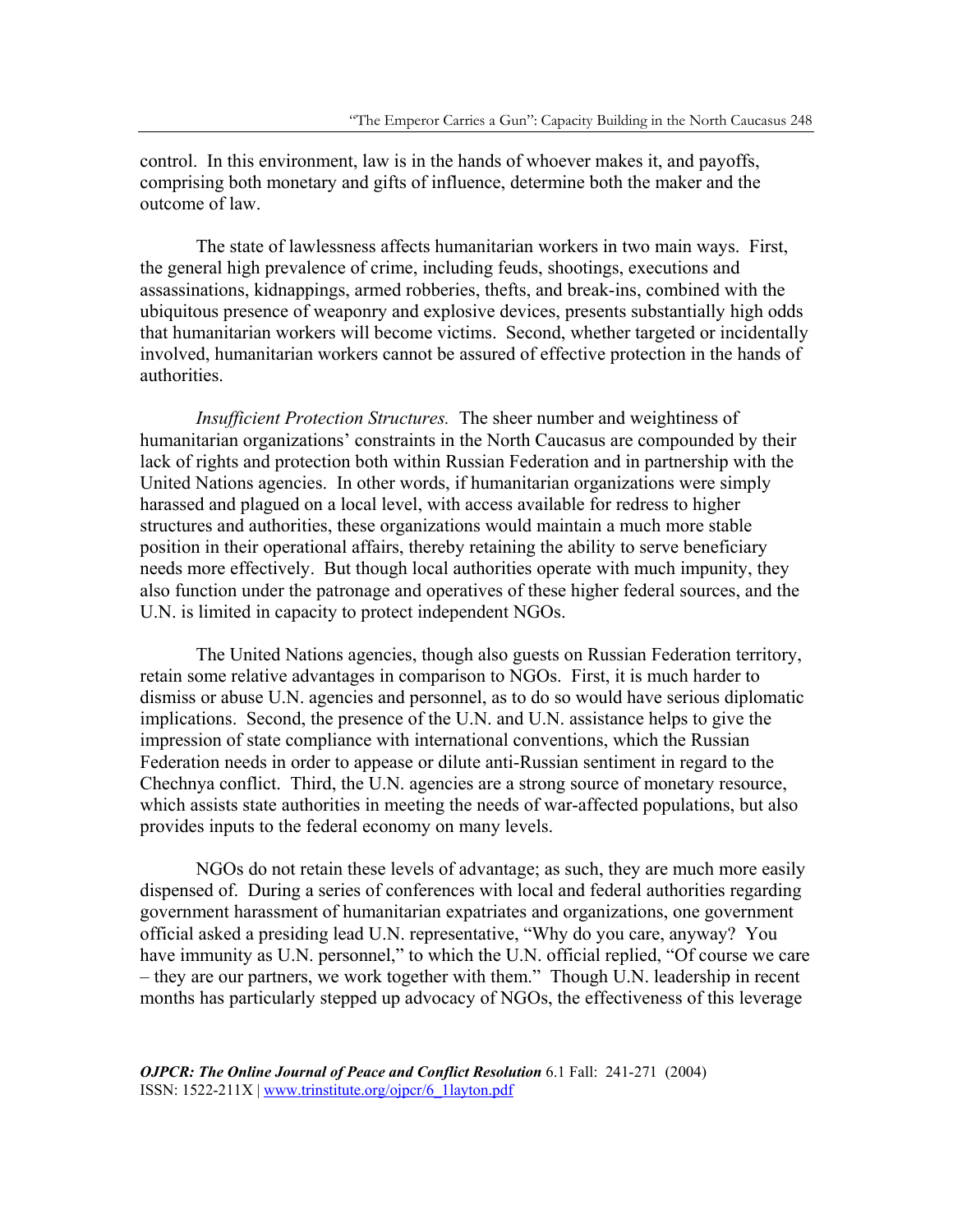will become more apparent over the coming months' transitions and changes in the North Caucasus.

*Lack of Social and Cultural Knowledge.* Expatriate humanitarian workers in the North Caucasus face a distinct disadvantage due their limited knowledge of social and cultural structures, norms, and customs. A variety of factors limit expatriate staff's knowledge or learning in this regard, including time constraints, deeply rooted biases, media information and misinformation, lack of familiarity, social learning, past experiences, and a simple deficiency in knowledge of exactly what "culture" is, including how to identify and analyze cultural processes. Incentives and motivations to understand culture are also lacking, often because of staff indifference or insecurity in actively learning the culture of their colleagues and environment, lack of purposeful organizational training in culture learning, and due to the ways that staff groups physically position themselves and exclude others in their working and social environments. In the North Caucasus security concerns and protocols are particularly stringent, placing great limitations on expatriate integration in the local environment.

The general climate of intimidation also discourages this type of learning and the extent to which expatriates can embed themselves locally. Local social leaders also impede the learning of local doings, by maintaining norms of secrecy, and by providing selective information.

Lack of knowledge of social and cultural structures and norms has impact on several levels. Though expatriates in the region are generally highly qualified in their specialized fields, most spend relatively short periods of time in the North Caucasus. Due to the security climate and the rigorous and difficult work conditions, most rotate out after approximately one to one and a half years. This relatively short time period, combined with limited ability to integrate locally, means that organizations are unable to identify constructive local structures and strengths upon which to build community capacity.

 It is also the case that internal conflicts between expatriates and local staff, some of which are serious, persist in a large number of INGOs. Underlying sources of these conflicts are often clashes of interest, between institutional preferences, policies, and mechanisms, and those of local groups. Often the measures taken to deal with cultural differences and quell conflict are not constructive, are cyclical in conflict building, and substantially negate the humanitarian spirit and practices of the organizations, a consequence ironically at odds with the goal of the humanitarian mission. In the North Caucasus, because of the range of dangerous interconnected actors and factors, serious internal upheaval is a fundamental security concern that creates conflict cycles within an organization and propels them far into the external social environment. Reflective

*OJPCR: The Online Journal of Peace and Conflict Resolution* 6.1 Fall: 241-271 (2004) ISSN: 1522-211X | www.trinstitute.org/ojpcr/6\_1layton.pdf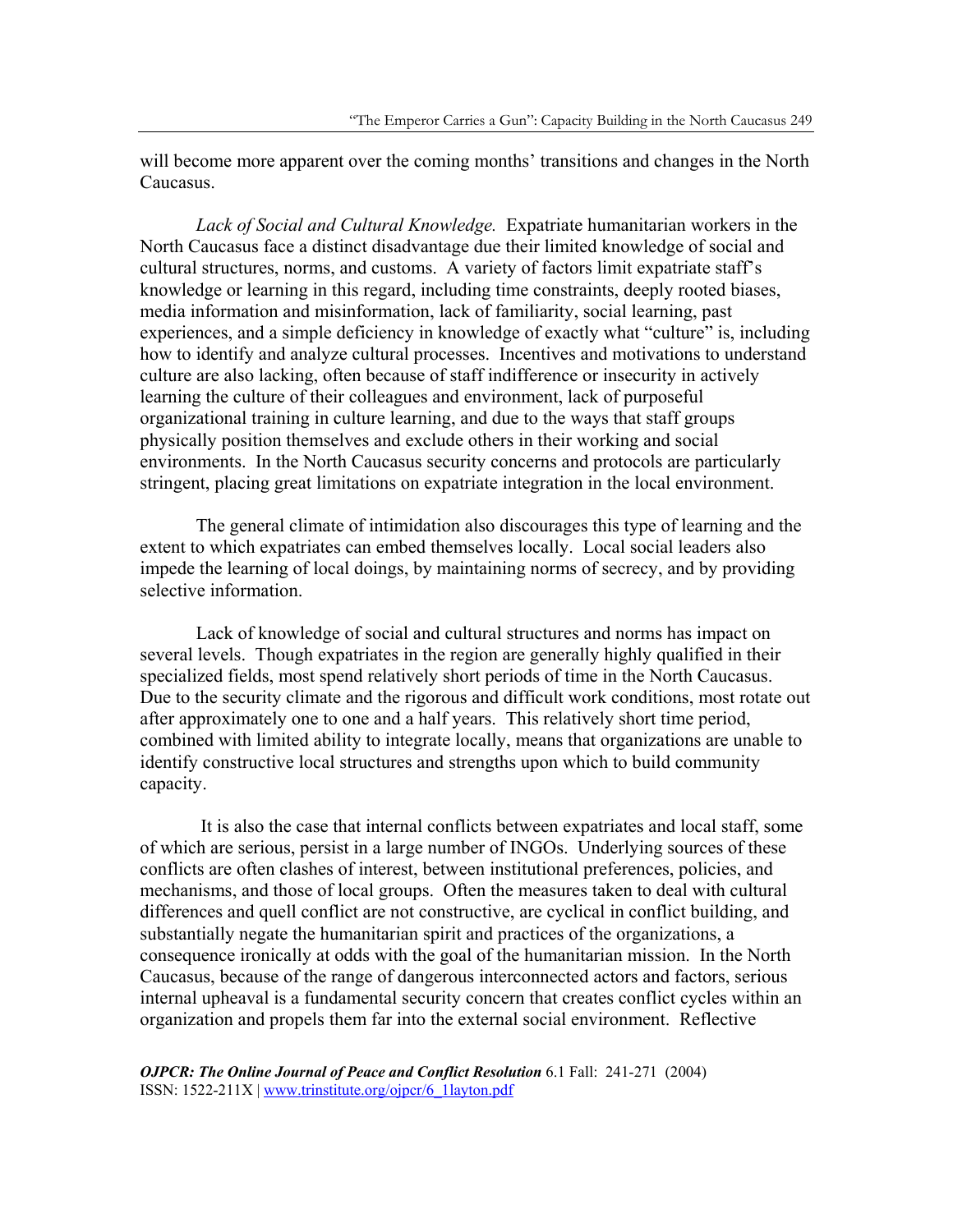learning of local norms would enable organizations to develop mechanisms that help to prevent conflict and safeguard the organization simultaneously.

*Donor Relations and Mandates.* Donors who finance INGOs in the region are generally mainstream, larger and well-known donors. In many other conflict regions of the world more critical and equity focused foreign donors seek to fund projects such as women's empowerment, rights focused projects, and advocacy for persecuted groups. Because of the extreme political sensitivity of the Chechnya conflict, donors for the North Caucasus region have weighted heavily on the side of caution, with more "neutral" programming objectives such as provision of basic needs, but to the neglect of equity and rights programming. Many donors view the latter types of programming as "too political."

 As is also the case in many other conflict regions worldwide, local organizations in the Northern Caucasus focus on the latter types of programming more than do INGOs, but in this region the number and scope of these organizations is also very small. Because of the scope of conflict interests in the region, local organizations are vulnerable to attack and persecution from a range of sources. And because politically feasible funding sources are limited, and limited types of programming able to be implemented because of limited funding mandates, local organizations in the region as a whole are not well supported financially.

These conditions pertain, however, to local humanitarian organizations that are visible interactively with the mainstream humanitarian community and that function in partnership with U.N. and related donors. There are numbers of less visible (to the mainstream humanitarian community) local groups and organizations that receive donations from a variety of sources connected with political interests. Though the scope and scale of these activities are less calculable they are, nonetheless, not recognized or supported by the U.N. and related partners.

 Local organizations suffer from a number of other limitations in attracting the larger mainstream donors. First, most do not have adequate knowledge of donor cultures and understandings. They do not know how donors think, what kinds of systems, procedures, and interests are key to international donors, and in particular, local organizations do not know how funding priorities are established, the procedures for learning these interests, and how to write adequate proposals and project reports. There is simply a large communication gap and lack of understanding between donors and local groups and organizations. Moreover, systems are not established whereby local groups hold accountability to international donors.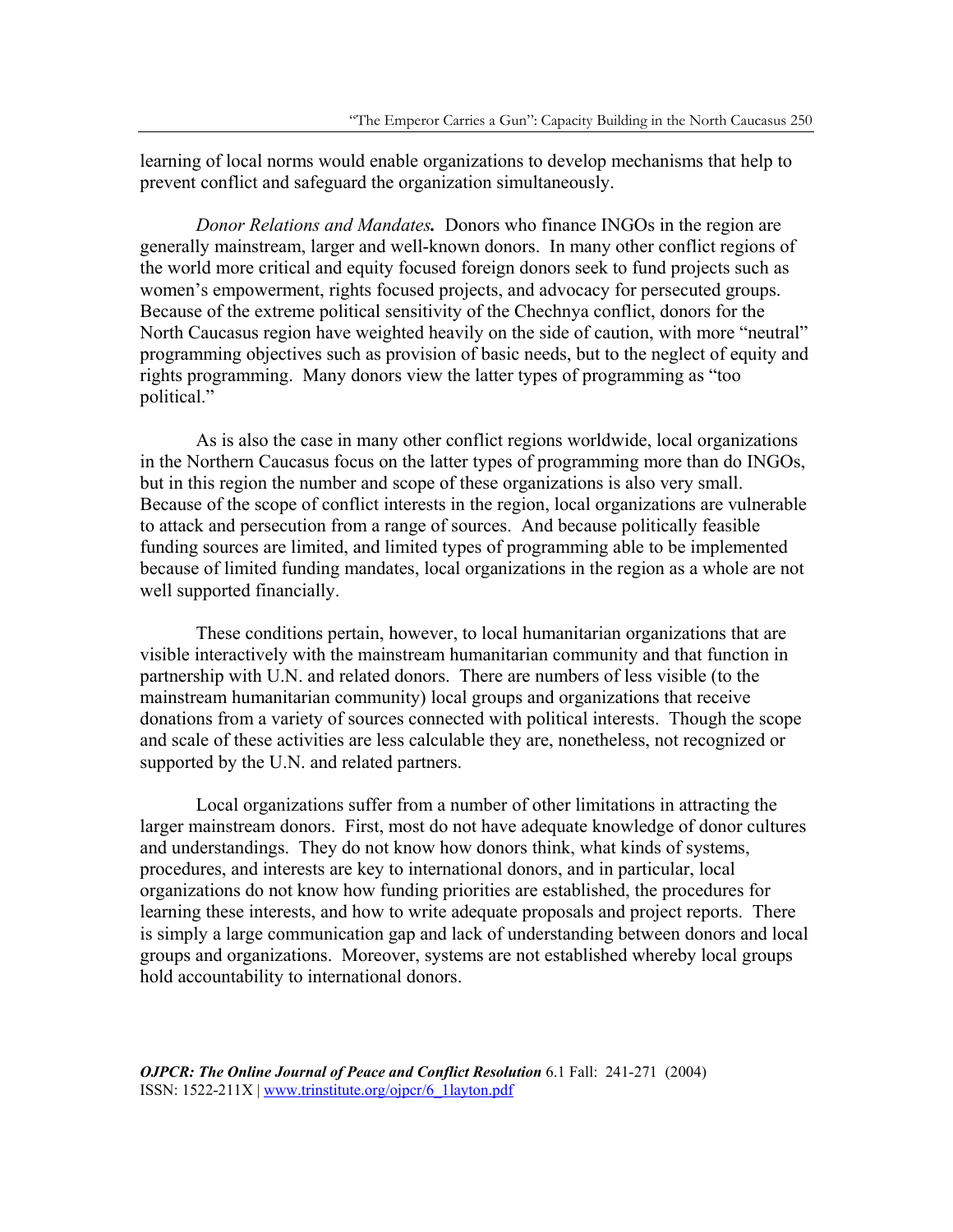Available international donors in the region also carry a perhaps unconscious bias in regard to local groups and organizations. Because the North Caucasus region, and the Russian Federation in general, are known for financial corruption, donors do not have large faith in local organizations. Combined with apprehension of involvement in activities that may seem politically sensitive or not socially constructive, that are predicted to exacerbate social relations, or that are interest group related, donors thus far have simply been reluctant to invest in local capacity building.

# The Chechens and Ingush: Social, Cultural, Education and Economic Factors

In order to effectively consider community based and capacity building programming in the North Caucasus, the humanitarian community must develop a more highly tuned understanding of local Chechen and Ingush social and cultural factors, structures and norms, and education and economic histories. Through this understanding one may also locate social and cultural strengths, or constructive aspects of Chechen and Ingush cultural communities, upon which to build relevant programming.

# **Historical Collective Memory**

 In understanding the mindset of the Chechens in particular, one must keep in mind that historical collective memory is a strong factor in the perpetuity and intactness of Chechen cultural identity. Centuries of invasions and wars by outside "foreigners" play a profound role in maintaining Chechen identity as distinct from "others." In simple terms, Chechens know who they are, and that knowledge to an important extent is derived from the history of aggression against the collective Chechen nation.

 In the current conflict, living memory of the February 1944-1957 deportation of the Chechens under the Stalin region to East Asian lands is particularly acute and publicly commiserated on the deportation anniversary date each year. The Ingush were also deported during that time. They commiserate the anniversary as well, but perhaps with somewhat less anguish, given their somewhat more secure position in relation to Russia at the current time. For a weighty proportion of Chechens, the latter years of Soviet policy granting national political and education rights have not served to erase or soften historical memory of oppression, and the current conflict certainly serves as a painful reminder, as well as a forewarning of future relations.

#### **Social Structures**

 Universally, Chechens and Ingush are socially collective. Individuals have no place socially in Chechen and Ingush affairs. Individual social and political leaders are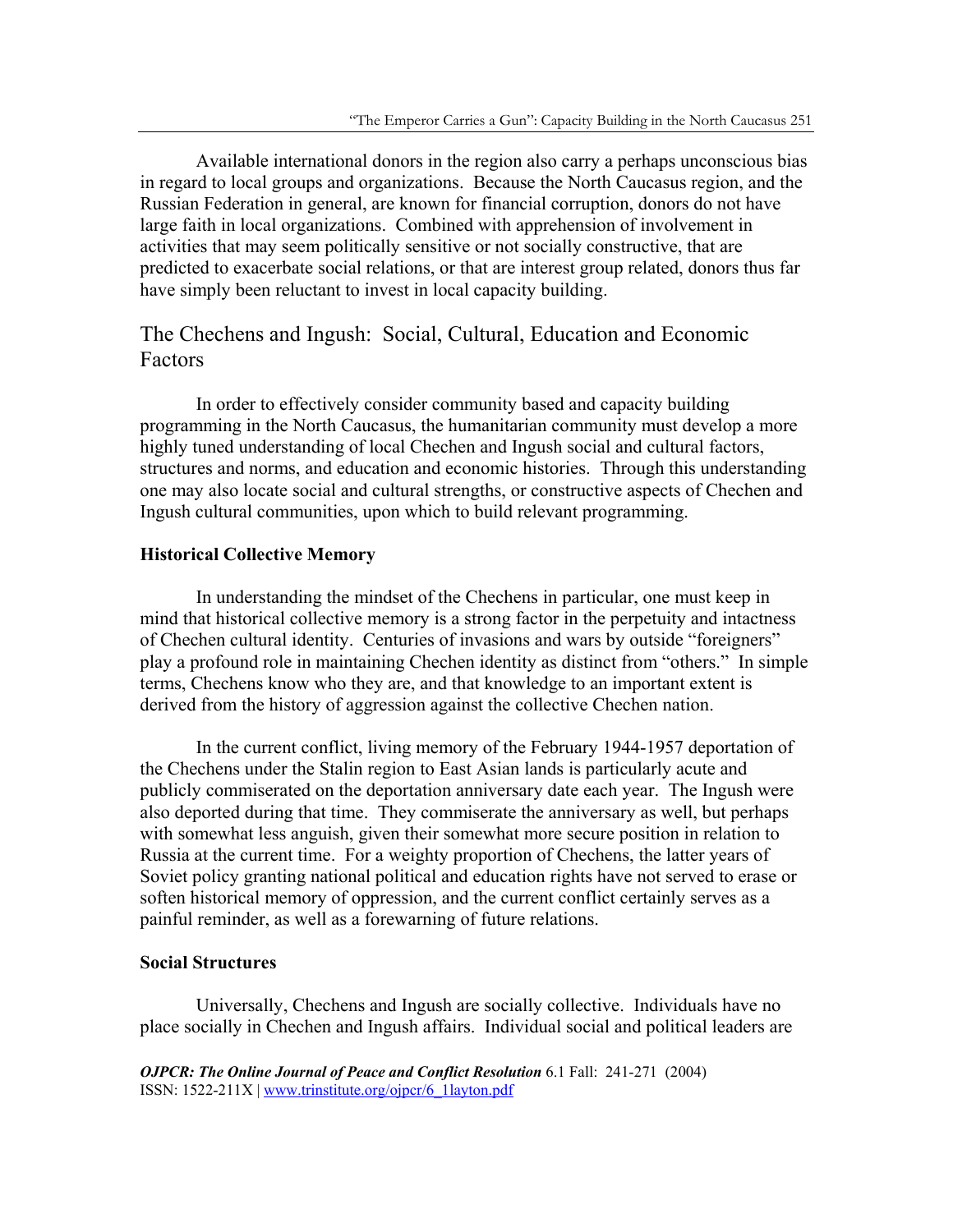recognized and emerge in various contexts of these affairs, but those individuals also operate at the behest of or in alignment with group interests.

 There are a variety of types of norms and structures that mediate Ingush and Chechen social processes and relations. Teip, clan, family, female-male and husbandwife norms and structures, social behavior customs, Islamic principles, and economic means and methods are particularly important in the relationship processes within and between groups.

 Chechens and Ingush have derived Islamic principles into their social meaning systems and blended them into specifically Chechen and Ingush cultural norms. One will perceive many universally Islamic practices and meanings, particularly those guiding thought and behavior towards Allah, family and other individuals and groups. In general, faith, compassion, good deeds, charity, and honesty are deemed obligatory. Within the specific Chechen and Ingush context, families and communities are responsible for the well-being of all members, and are equally socially condemned in the event of individual transgression of those norms and customs. Groups monitor closely the behavior and undertakings of their own members as well as those of other groups. This social system of norms provides a sort of "check and balance" scheme that enforces these norms and checks against inappropriate conduct. In the event of disfavor or conflict, recognized or designated community members are responsible for mediating wrongdoings or grievances. Each individual person, however, is also accountable for maintaining proper language, mannerisms, and behavior towards others, as a means of preventing conflict.

 The Chechens in particular are an especially industrious people. Under a variety of circumstances they are highly adaptable. They are adept at improvising, at creating means to produce improvements. Because of their intact Chechen identity, they are quick to facilitate "normality" and rebuild towards the protection and perpetuity of social boundaries and needs. They are also highly capable of formulating *ad hoc* alliances in the pursuit of objectives and goals. Motivation is key here – Chechens are strongly motivated people, at the impetus of many incentives, and they produce concrete results at the catalyst of these incentives. War affected populations worldwide are described as exhibiting certain wide-scale symptoms of immobilizing depression. Though Chechens certainly may be described as experiencing high levels of anger and sense of injustice, as well as a range of other symptoms indicative of stress and war trauma, debilitating depression is uncommon amongst these communities.

#### **Social and Cultural Norms and Values (Within the War Context)**

 This section provides a brief description of some key values and norms that Chechens and Ingush ascribe as central to their culture. These values must be understood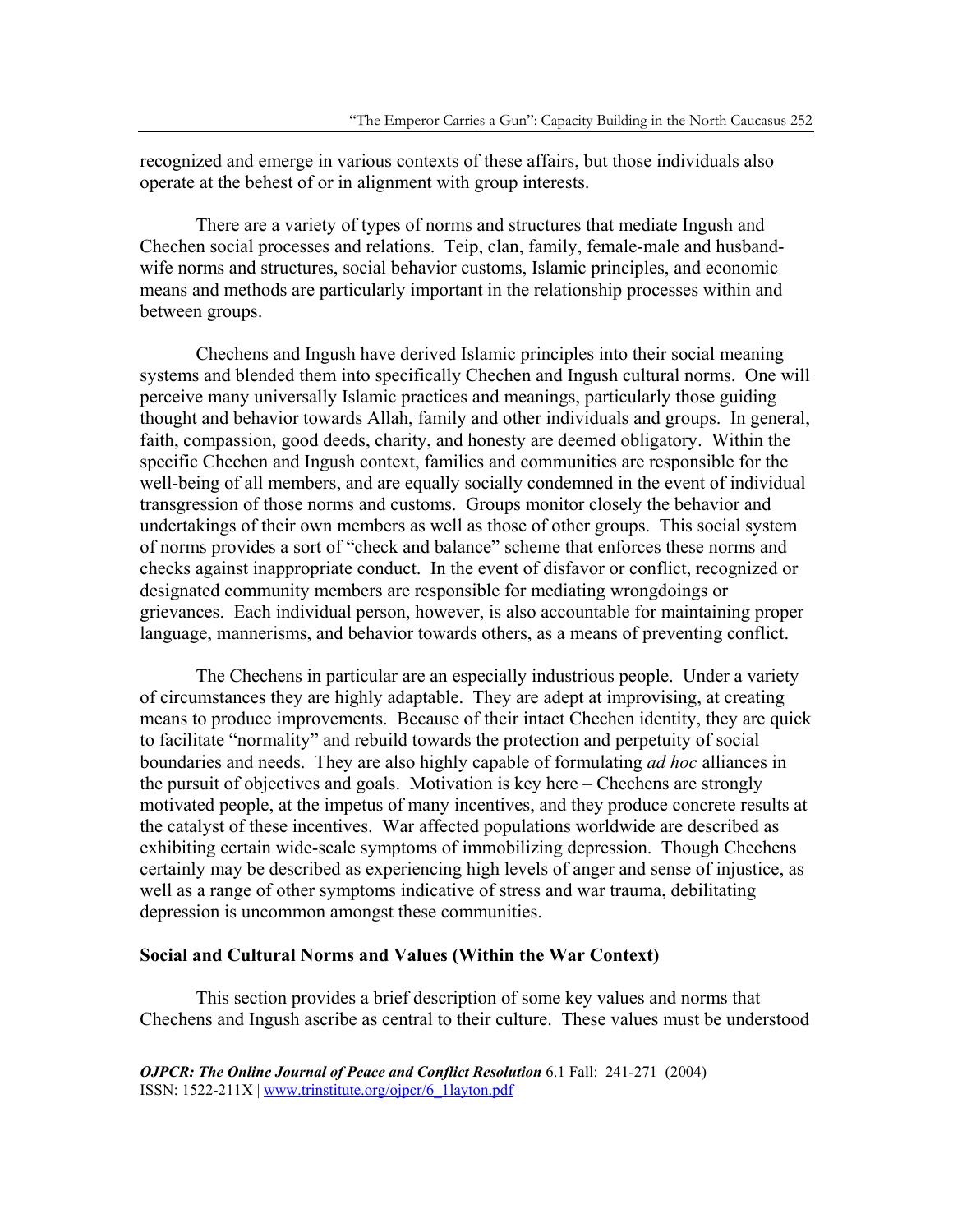as idealisms, however, and how they correlate to the collective nation and outsiders is important. At present, these key values are particularly interesting, because the war context has rendered them at times difficult to practice communally. The reality of life's context, and war in particular, is not easily fitted to idealism.

### *Charity*

 In general, both Ingush and Chechens share amongst themselves and take care of one another. However, this applies largely to the family and clan context. A wage earner will automatically and perhaps universally share her/his earners to take care of non- or less-earning relatives. Extended families live together, and a place in one's home is assumed to be available without question for whoever might need it. Borrowing and loaning money is a part of life's customary patterns.

 The Ingush population together is only 300,000, yet this population received and accommodated up to 200,000 Chechen IDPs at one time on the Ingush territory. Thousands live in the private sector, renting apartments and houses from Ingush owners. Thousands live in temporary settlement areas, in barracks, unused factories, etc., that are owned by Ingush. Under the Ingush president Aushav's term, the Ingush government certainly took fair measures to ensure the adequate accommodation and fair treatment of Chechen IDPs. Chechens work in the local Nazran bazaar selling their goods, though their section is separate from the Ingush section. These efforts have been remarkable for such a small and largely poor Ingush population.

 The Chechens, however, vary in their opinion of Ingush charity. Some say that the Ingush population treats them well, even loaning them small land plots to grow vegetables. Others, however, complain that the Ingush "do not give." They claim that Ingush homeowners regularly raise the rent price, or evict the Chechen IDPs in order to secure a higher rent from other tenants. Many Chechens claim that they have moved several times each year in Ingushetia for these reasons.

Though Chechens and Ingush will claim forthrightly the magnitude of importance of charitable customs and behavior, the existence of a very large gap in conditions between economically wealthier and poorer groups tells a different story. Amongst Chechens this is most apparent. Whereas there is certainly a lot of money connected with various groups of Chechens, there is a significantly less amount amongst the general population. This is obvious in the conditions of people living in tent camps and temporary accommodations, paralleled with the visibility of symbols of wealth elsewhere. A good proportion of the small number of local humanitarian organizations that operate in the region are not well funded, and cannot manage to secure funds from wealthy Chechen business interests, many of which are connected with Moscow central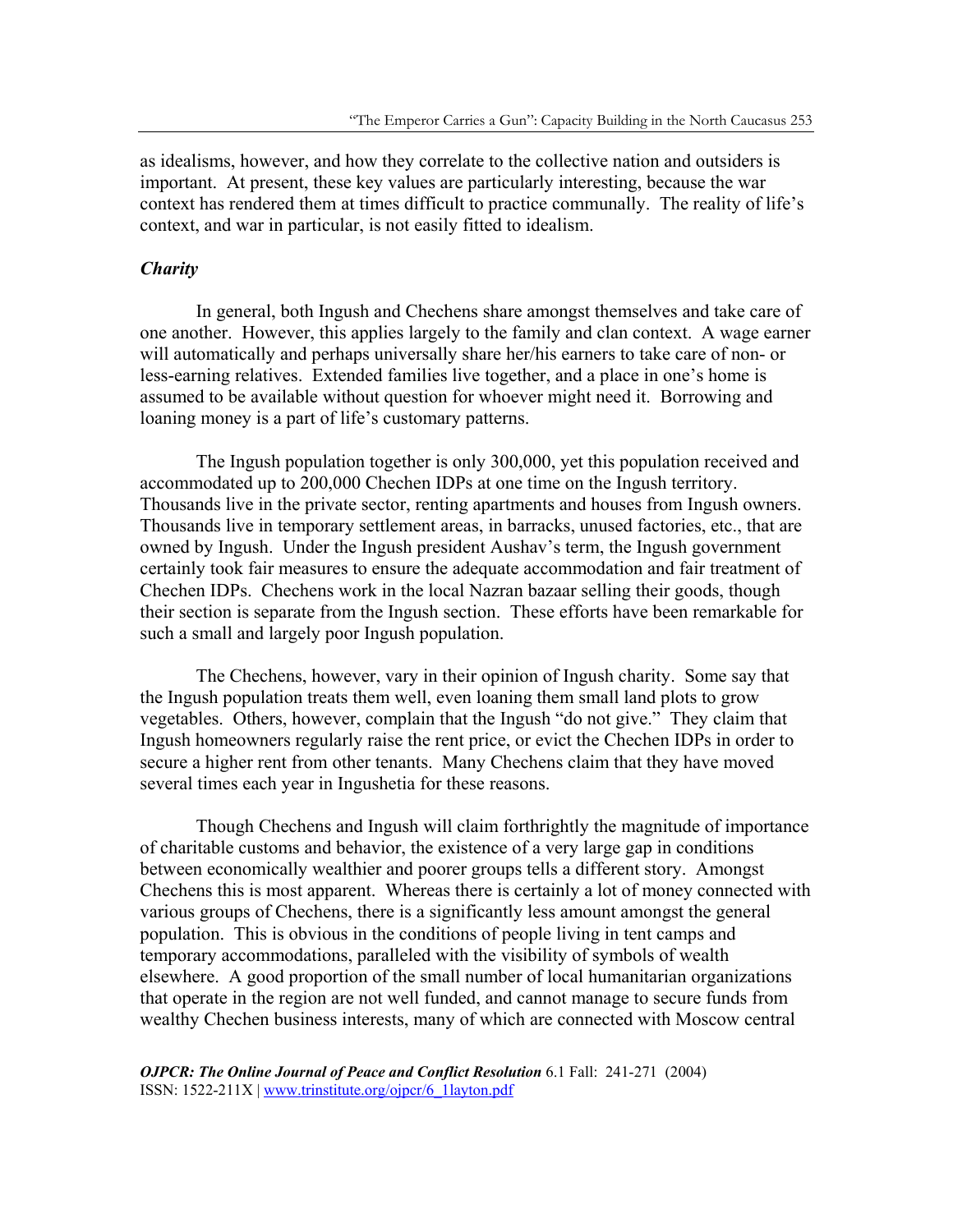interests. Some may not wish to seek funding from these sources, either because of a disagreeable element in the source of the funds, the lack of connection with the social groups privileged with the wealth, or because of conditions connected with obtaining the funding.

Whereas one may perceive some level of general social welfare concern and activity in many areas of the world, this is not the case in the North Caucasus. Though pressures against local humanitarian groups and charities are great in this region, it is the spirit of humanitarianism that is lacking in the North Caucasus.

#### *Humanism*

Chechens and Ingush are extremely hospitable to guests, both foreign and local, and many Chechens claim that Chechens have never held themselves up higher than other national or ethnic groups. From the Chechen philosophical perspective this attribute is "humanistic." A great many Chechens do not hold the general Russian public responsible for the war inside of Chechnya, and Chechens rarely denigrate other national groups outside the Russian Federation. In fact, both Chechens and Ingush often speak positively, and openly, of other nations worldwide, though they may not approve of their ways of life as desirable to their own cultural meanings. Yet, in this wartime, one will find a not insubstantial degree of intolerance amongst Chechens themselves, and between Chechens and Ingush.

### *Freedom and Self-rule*

There is no denying that Chechens especially are a freedom-loving people. "Freedom" is perhaps the cornerstone of Chechen cultural identity. Whereas the bulk of Ingush are at least acquiescing to a republic status within Russian Federation rule, this cannot be said of a sizeable portion of the Chechen nation. Though many Chechens are tired of war and weary of the future should Chechnya not comply with Russian rule, there are ample Chechens who will never agree to that rule, and a majority percentage is certain that future problems will occur in the event of that relationship. Most of those who are pro-Russia alliance are those who stand to gain economically or politically from various partnerships with the Russian federal center.

Generally both Chechens and Ingush do not recognize "rule of law" in the liberal sense of the word, meaning codified state statutes, law-abiding citizenry in relation to those state statutes, and un-compromised government and law-enforcement bodies and officials. Central legal structures and bodies are particularly alien, and particularly the concept of "government," and certainly to Chechens. Because Chechen social authoritative structures are so decentralized by village, teip, clan, family and other loyalty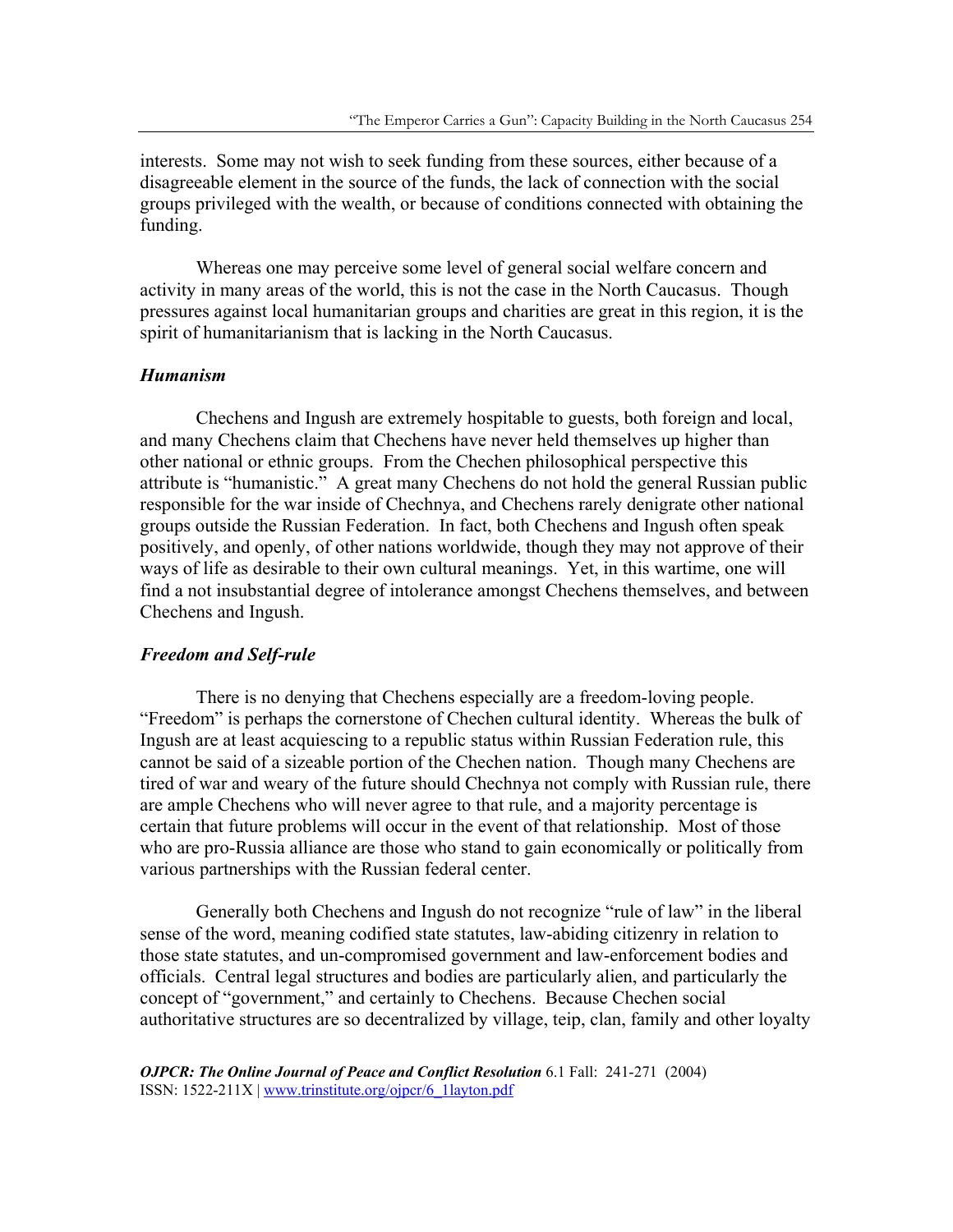groups, centralized structures simply do not fit well into the well-formed indigenous system. Chechens generally are proud of their social governance structures and norms, including systems that rely upon self-appointed leadership figures within a variety of contexts. They are especially proud of their own Chechen character, along with the characterizations that they apply to themselves, and the capabilities of the Chechen nation to persevere and make its own social and cultural path (within the framework of Allah's wisdom and the fates he confers).

These notions of freedom and self-rule must be further examined. For example, the Chechen and Ingush impose some very strict social norms within their collective cultural fabric. As mentioned above, an individual has no place in Chechen and Ingush society. Alternative lifestyles and thinking is not tolerated. A related group must approve any changes or alterations in the practices of any one individual. In fact, few doings of any individual or group go unnoticed, or unnoted, by other groups. In this sense, because of the lack of secrets within these societies, the extent to which each sternly monitors the other, and the lack of flexibility in bypassing the norms and structures, it would seem that freedom is lacking internally. In fact, Chechens especially would refer to this system as that of "self-rule," meaning that rule by outsiders, imposed outside norms, is anathema to the Chechen sense of "freedom," – the ability of a nation to rule itself.

# *Equality*

 Related to freedom is the Chechen concept of "equality." Chechens proclaim equality as another important norm of Chechen social systems and culture. In the Chechen sense this means that autocratic rule within the collective nation is not acceptable, as no one group can claim the right to rule others. Equal authority is recognized across groups. However, from another perspective equality within groups does not mean equality of influence and authority, as recognized leadership figures within groups exercise more social authority than do other group members. In addition, a system of recognition of "most respected" families and individuals implies that others are less respectable. Behaviors, actions, resources, character, age (and age of clan or teip) are standards by which to estimate respectability.

*Gender Equality.* Gender roles and relations are also a matter of interest in regard to equality. In Chechen and Ingush society both men and women play important recognized roles in the maintenance of Chechen social and cultural systems. Men hold government and other state authority positions. Women, however, maintain important influence within the family and clan structures. Many Chechen women assert that if the relationship between husband and wife is "good," meaning perhaps partnership-like, then the wife can maintain a great deal of influence on the husband in family and other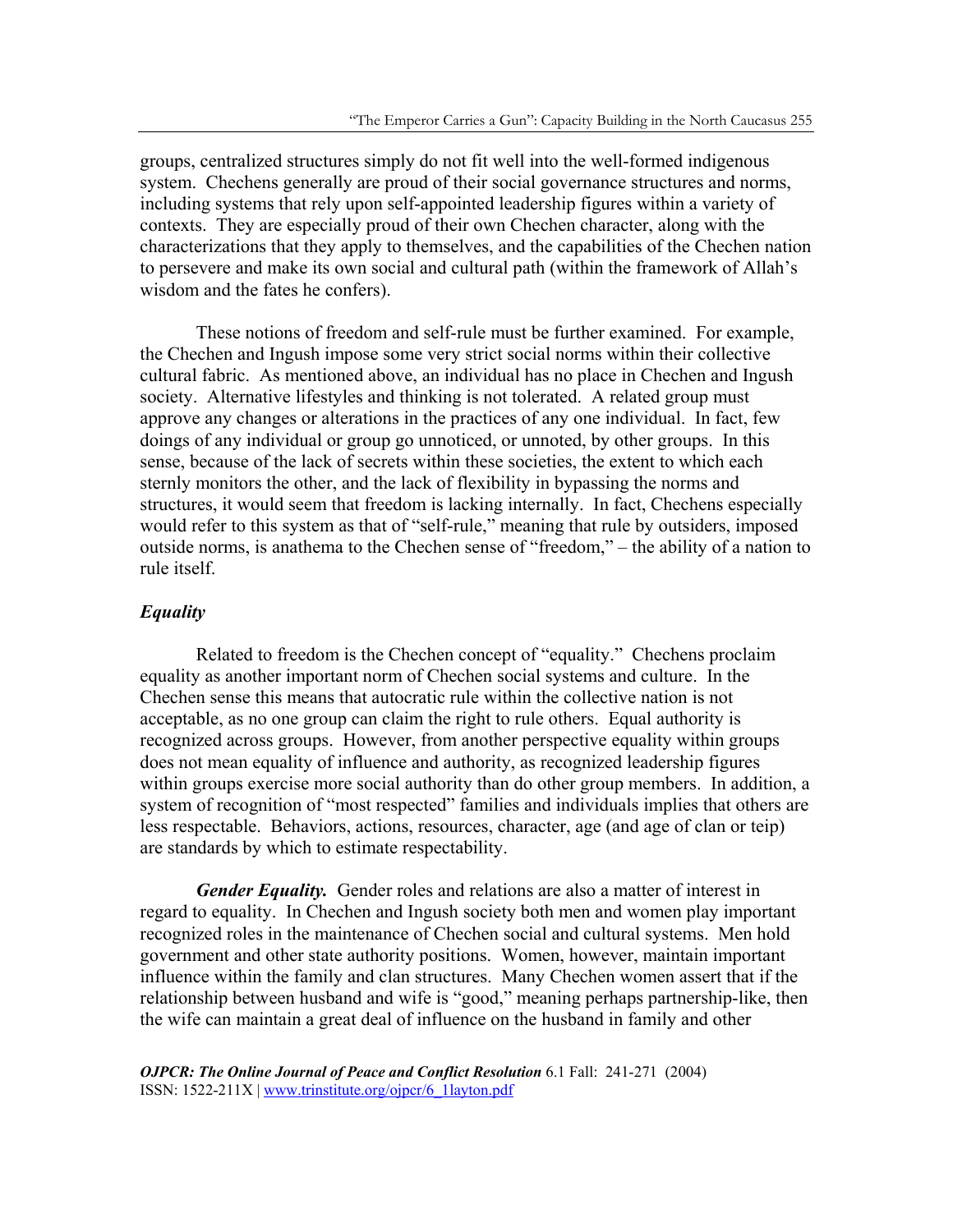relationship decision-making, including a wide range of social and business related affairs. In current times, women are also engaged in forms of business themselves, buying and reselling merchandise to support their families.

Nevertheless, in public women do not hold strong leadership roles amongst combined groups of men and women, though female leadership figures prevail in female circles. Women's behaviors in public especially are more harshly judged, as are women in general less visible in public and maintain less decision-making and influence in public affairs.

# **The Struggle over Culture**

 $\overline{a}$ 

#### *Decline of Collective Culture and Rise of Fractious Alliances*

During the past decade war conditions have directly fed hard-scale criminality and inter-clan rivalries. In this wartime, Chechen community is increasingly marred by fractious, competing alliances, which are commandeered by strong-arm leaders. Much of this conflict is propelled by outside forces, created deliberately by the Russian center to nurture Chechen disagreement over social and political policy, and demands for political allegiances. A small-sized Islamic radical force, (unsupported by the majority Chechen population, who claim this group is not Chechen) also pressures the population into alliances and goals. A great deal of the internal conflict in Chechnya and amongst Chechen IDPs also stems from opportunistic efforts to seize resources and the means of procuring and securing those resources, much of which is proffered through the federal center, but also through international humanitarian agencies. Yet in current day Chechen communities, there are few alternative social means, community resources and sources of thought to bring the nation together.

# *Competition for Legitimacy of Cultural and Moral Values*

Inarguably there exists in Chechnya a strong competition between various groups to claim legitimacy for the "proper" Chechen value base. Musa Akhmadov, a writer and advocate of traditional Chechen values describes, referring to the pressures of radical  $force<sub>s</sub>$ <sup>1</sup>

[Today] there remains the feeling of constant psychological pressure. It is the regrettable result of the activity of those wishing the Chechens to abandon many of their purely national customs and traditions that are allegedly in conflict with the requirements of Islam. In point of fact, there is no contradiction between the

<sup>&</sup>lt;sup>1</sup> Musa Akhmadov, in *Chechnya, the Right to Culture*, by LAM – Center for Research and Popularization of the Chechen Culture, Polinform-Talburi Publishers, Moscow, 1999, pp.112-113.

*OJPCR: The Online Journal of Peace and Conflict Resolution* 6.1 Fall: 241-271 (2004) ISSN: 1522-211X | www.trinstitute.org/ojpcr/6\_1layton.pdf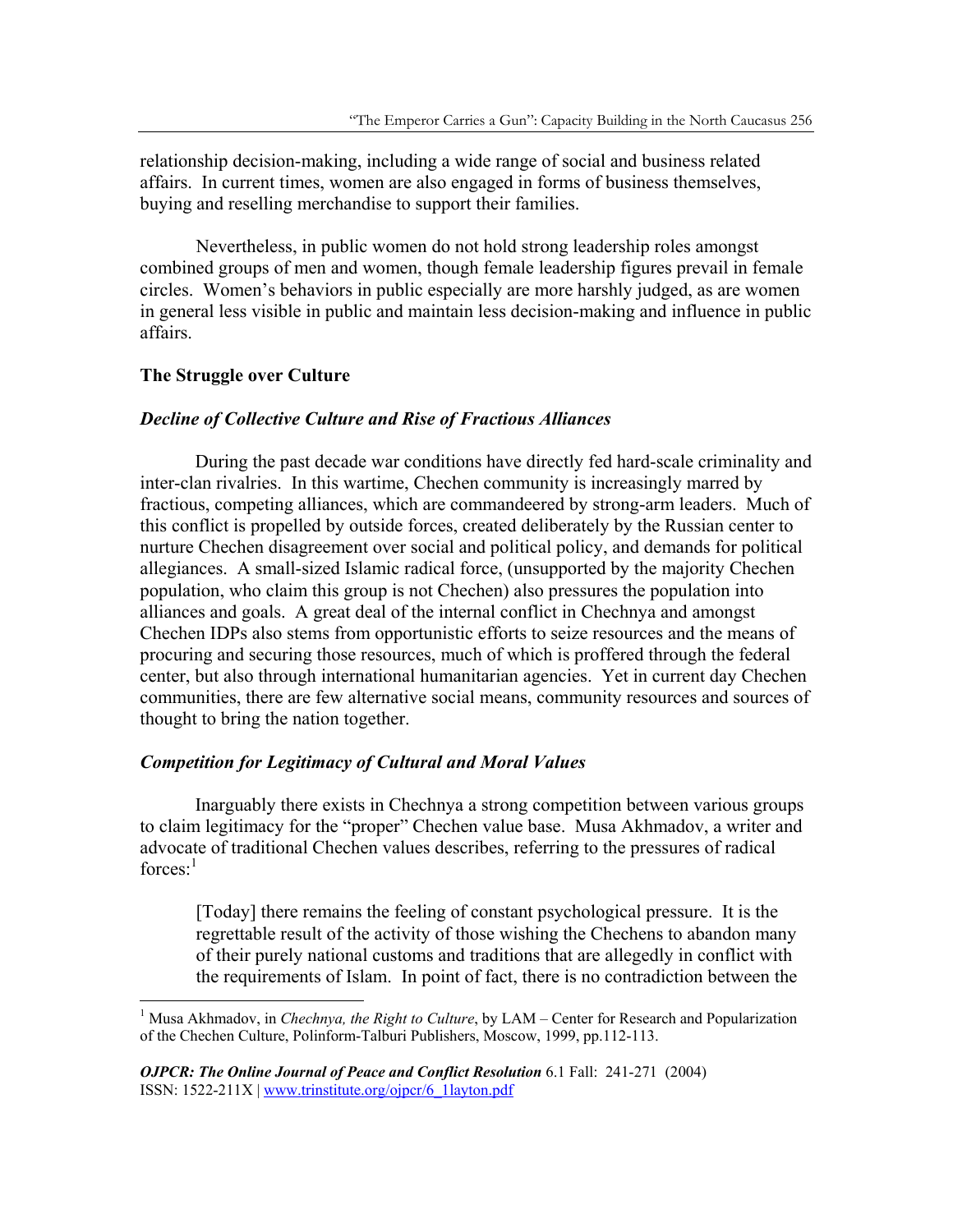Chechen and the Moslem concepts. God has created us as both Moslems and Chechens. Our traditions and adats (religious laws) are in full harmony with Islam, excepting individual cases when our adats are more rigid and demanding than the norms of the Shariat. Whatever the situation, it is now of primary importance to offer resistance to the radical trends imposed from without, however alluring their slogans.

 Today Chechen spiritual culture, in particular our traditional one, is in need of strong and thorough support both from the state and all sound forces of society in order not to be ruined irrevocably. From olden times the Chechen people have had their greatest spiritual property, that is, a kind of institute of moral rules.

 Owing to the tireless preachings of ustazes our Chechen mentality has always been free of self-praising and the feeling of national supremacy. The concept "nokhchalla" (Chechenness) has never been thought of by our ancestors as something higher than "admalla" (humaneness), a vivid example of which is our folklore where the main positive characters often are not only Chechens but representatives of other nationalities.

Under protracted conditions of widespread violence, with generations of children, families, and regions suffering the bitter losses and consequences of these conditions, it is not difficult to understand how such conditions produce catastrophic and shattering effects on the constructive moral and social norms of whole communities. Chechen communities, while evermore reminded of their collective Chechen status, are currently engaged in a struggle to know and disseminate just what Chechen norms and values mean, in present times and in future development.

# **Education Histories**

 $\overline{a}$ 

Certainly the Chechen population in recent decades has enjoyed formal educational and cultural institutions and access. Prior to the wars in that republic, Chechnya "was a nation that readily absorbs the achievements of modern scientific thought, a republic with research institutes, theatres, libraries and higher educational institutions."<sup>2</sup> The Chechen Republic within the Soviet Union was certainly not educationally under-equipped: before the beginning of the fighting in 1994, there were 450 general schools, 11 vocational secondary schools, and 3 institutions of higher education. In current times the formal education structural system as a whole suffers greatly: mainly the schools in the larger villages and towns of the Chechen flatlands are

<sup>2</sup> Zuleikhan Bagalova, in *Chechnya, the Right to Culture*, by LAM – Center for Research and Popularization of the Chechen Culture, Polinform-Talburi Publishers, Moscow, 1999, inside cover.

*OJPCR: The Online Journal of Peace and Conflict Resolution* 6.1 Fall: 241-271 (2004) ISSN: 1522-211X | www.trinstitute.org/ojpcr/6\_1layton.pdf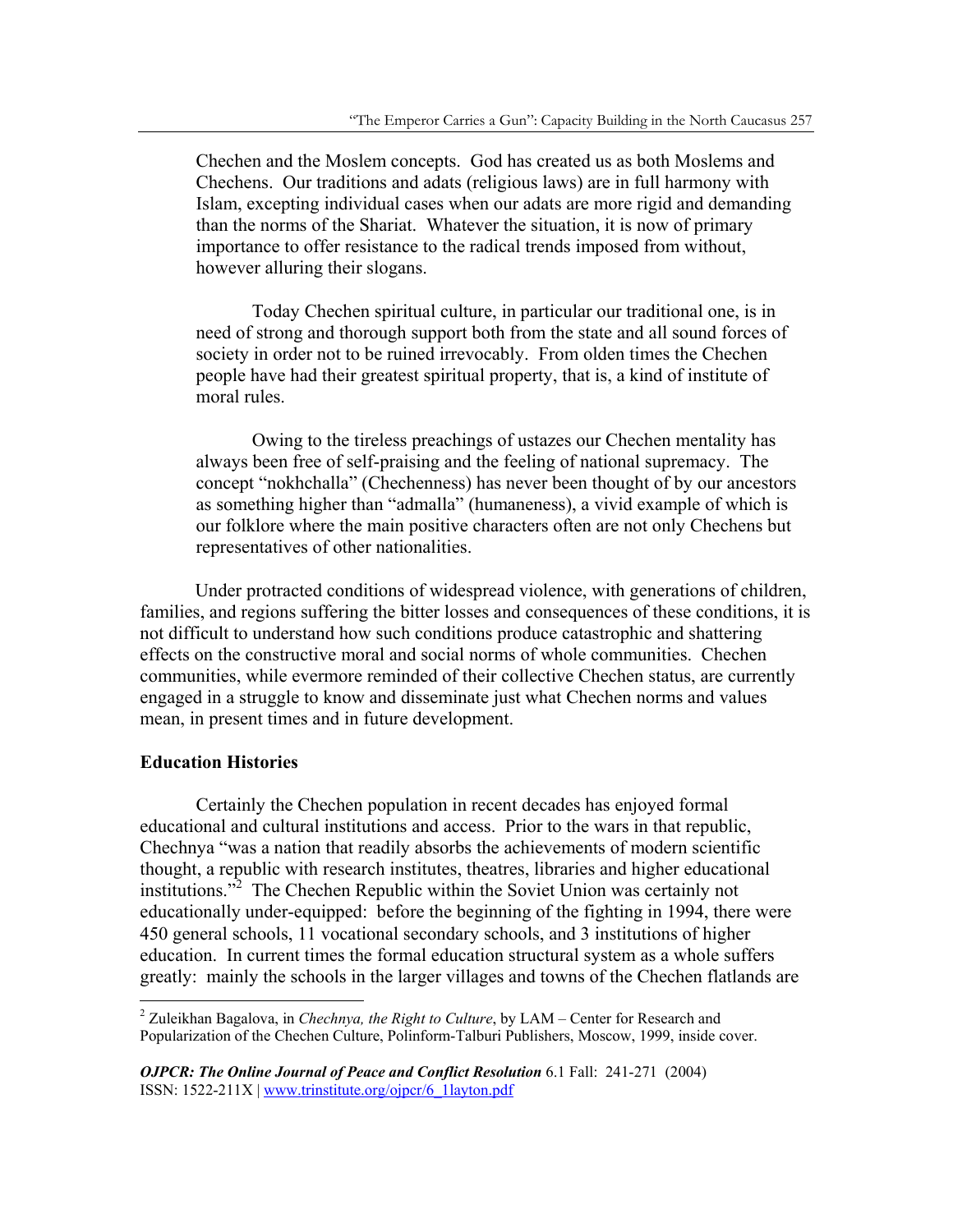in working order. In the smaller villages, most schools have not been in operation since the first war due to lack of funds. Nearly all of the schools in the mountainous areas have been destroyed over the course of the two wars.

Now, due to war conflicts, in the mountain villages of Chechnya more than one generation of children has already come of age without an education of any kind, neither European nor traditional Chechen. These adverse conditions have caused the return of the literacy problem, which was thought to have been resolved at the beginning of the 1970s. Additionally, many children in Chechnya and Chechen IDPs in Ingushetia have experienced a multi-year interruption in their studies, resulting in a large number of students who should be in the 10th or 11th grade undertaking 6th and 7th grade coursework.<sup>3</sup>

In addition, in the early 1990s there were 360 state-run libraries, dozens of clubs, two dramatic theaters, a puppet theater, and a state folk dance ensemble, one of the best in the Caucasus. Today in mountainous regions such as Shatoi, Sharoi, and Itum-Kalin not a single cultural institution remains. In Grozny six libraries remain out of thirty and none of the eleven art or music schools for children still exist. Not a single republic-level cultural institution survived the first and second bombing campaigns.

#### **Employment Histories**

 In practical terms, employment histories of many Chechen groups provide strong foundation for improvisation and rebuilding. Groups from larger towns in particular have long histories of commuting to other regions and countries in order to secure work and income. In current times, about 80% of the Chechen working public remains officially unemployed. Now, however, many Chechens have retained and/or established a variety of unofficial "income networks" to generate sources of income, though benefits are limited to select groups. Many Chechens claim that whereas women have a work history in that republic, Chechen women now claim a bulk of official legal job positions, particularly in schools. In addition, thousands of Chechen and Ingush women now maintain retail positions at the local bazaars in Ingushetia and Chechnya. These women purchase and/or make clothing, household and other items from outside the region and resell them in the bazaars. The vegetable and fruit produce, dairy products and breads, etc., are either purchased as well outside the region or produced locally and then sold at the markets. These income sources are amongst the few available to the Chechen and Ingush population as a whole. A more recent and viable source of income for families and related groups, however, are employment positions in humanitarian organizations, about which is described further below.

 $3$  Ibid.

*OJPCR: The Online Journal of Peace and Conflict Resolution* 6.1 Fall: 241-271 (2004) ISSN: 1522-211X | www.trinstitute.org/ojpcr/6\_1layton.pdf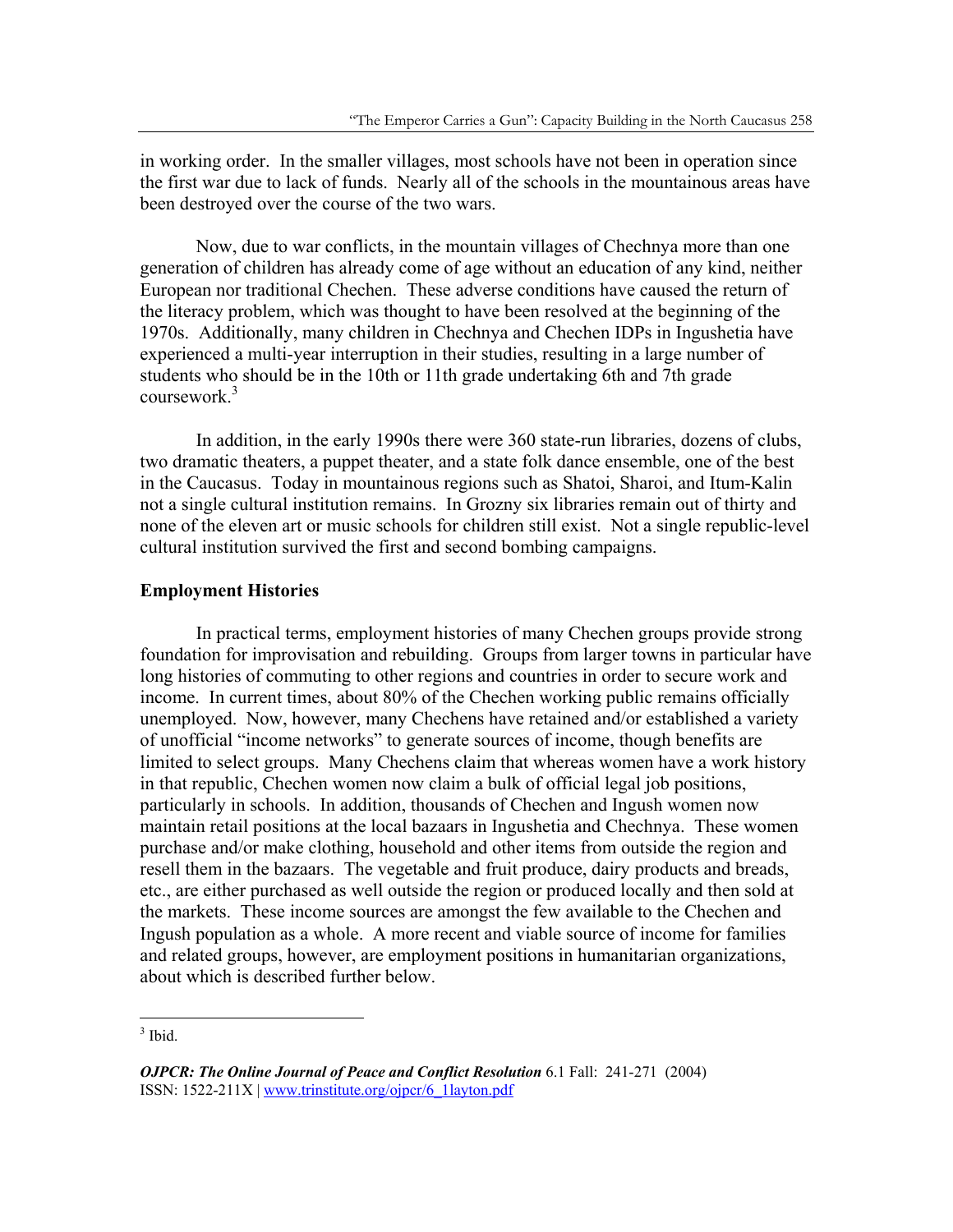Humanitarian Impact and Interaction with Social Structures and Community Conditions

 The humanitarian presence has achieved some expected impacts on local community conditions and needs in the North Caucasus. First, certainly without the assistance of the humanitarian community thousands of school children would not have continued their studies over the past decade. Some vocational training has provided a minimal level of skills learning to portions of the Chechen IDP population in Ingushetia in particular. Shelter, water, sanitation and public health needs have been sustained in large part because of humanitarian assistance. Further, the presence of the humanitarian community certainly does serve at least a monitoring and information role in regard to human rights abuses, etc. However, there are several unanticipated and unplanned ways that the international humanitarian community has impacted local community conditions, and even social structures. Differences in incentives, methods and understandings have also become highlighted through the interaction between expatriate and local groups and processes.

# **New Employment and Economic Input**

 Thousands of Chechen and Ingush peoples are employed in humanitarian organizations in the region, many of who have maintained such employment for a number of years now, during the first and second war conflicts. These employment positions span a range from cleaners, cooks, drivers, teachers, psychosocial specialists, engineers, administrators, security staff, and sector and general managers. The influx of humanitarian organizations has served to attract qualified workers to these organizations, but has also built the professional skills of many in their fields of qualification and adapted those skills into the context of humanitarian work. However, though humanitarian work has provided job incomes for these workers, many local individuals working in humanitarian organizations are employed in positions in which they do not have opportunity to utilize previously acquired professional skills. There are, for example, drivers who are accredited medical doctors, and administrators who prior to the war were professional teachers.

 In general, the presence of humanitarian organizations has provided some stimulation to the local economy. Humanitarian taxes are now being paid, along with registration costs, local jobs increase purchasing power of the population and boost local businesses, including cafes, bazaars, and small shops. Humanitarian procurement certainly has supported a range of material and equipment production. There are also unmeasured and more hidden effects, created through the transfer of humanitarian resources into non-humanitarian channels. Needless to say, though official humanitarian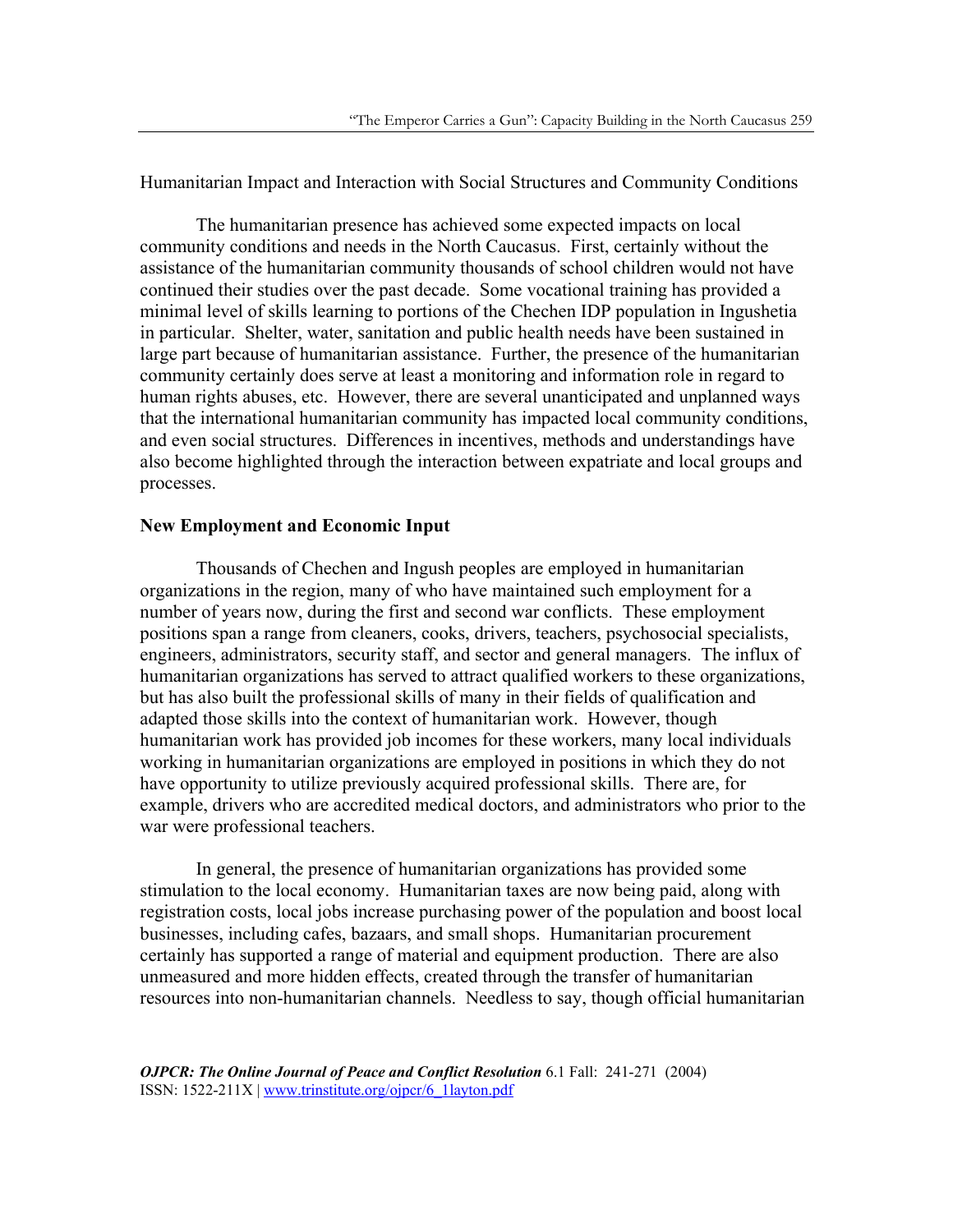income generation projects in the region are fairly non-existent, many businesses have been constructed and sustained due to the humanitarian presence.

#### **Education, Training, and Knowledge Transfer**

 Some knowledge topics have been purposefully disseminated into local communities directly involved in humanitarian project activities, including some limited human rights and conflict resolution training, along with ongoing teacher training in educational specializations and school/classroom management, and psycho-social training within the war context. Many involved in material procurement and financial administration have learned international and institutional standards and procedures (as well as how to blend them into local structures and needs). Finance workers as well as organization administrators are also rapidly learning Russian Federation financial standards and procedures that pertain to humanitarian organizations, ambiguous, changing and invented as they may be.

 There is ample talent and skills amongst the Chechen and Ingush populations to fulfill many humanitarian job positions. There are some skills, however, that are distinctly absent amongst these local populations. Whereas humanitarian agencies have worked in the area for a decade now, few local people have learned how to develop and sustain a humanitarian organization. International institutions simply have not transferred these skills and knowledge. Humanitarian ethics and principles are unknown, donor relations and communications, and proposal-writing skills are absent. The greatest problem is that, though this does not pertain to a handful of individuals, the local communities do not know the donor system and mentality, how to begin the grant process, what a project entails, and how to prove to donors that program funding should be granted and continued. In short, should international organizations move out of the region today, surely local staff could sustain current projects, given their strong implementation experience and capabilities, but it is not likely that they could continue to build programs to quality level in future.

#### **Reinforcement and Building of Social Networks**

 An interesting but unintended effect of the presence of humanitarian organizations has been the reinforce10(f4oo4h3ropulations. Wher0.116.2iands)-7.2(e un24s)-5.8( to qualit50 TD-0.0005 T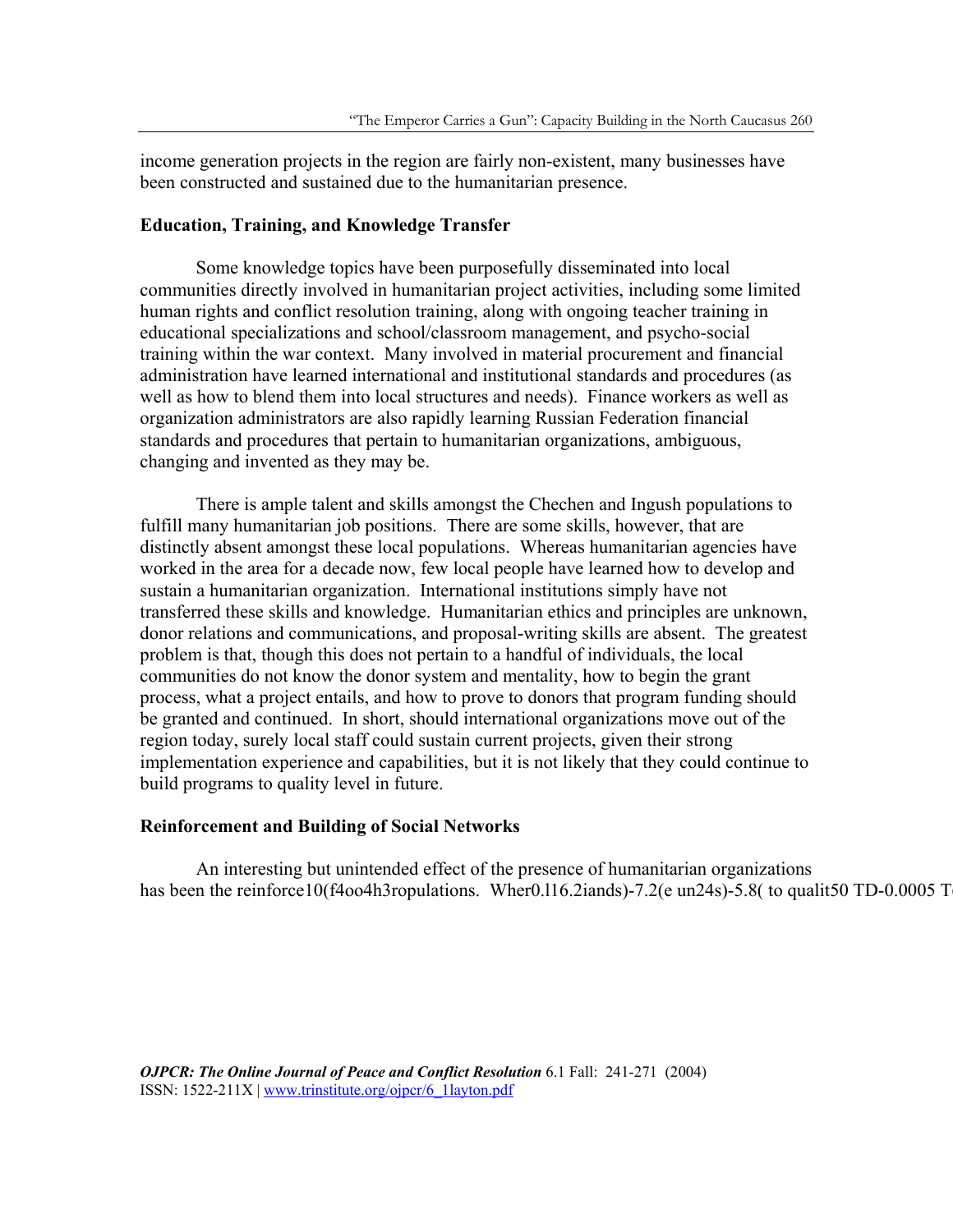blocking applicants, either through direct persuasion or incentive to alternative benefits. Teachers in IDP schools, psychosocial workers, and especially management level positions and security workers, amongst others, are selectively chosen through these methods.

 The system of bringing in one's own is not one hundred percent effective, and many new networks and loyalty groups have been built through interaction in humanitarian activities. Aside from the business interests described in other sections, humanitarian work has produced new interactive groups that include the range of field workers, sector professionals and general office workers within and between organizations. In Ingushetia, in many instances Chechens and Ingush are newly connected in humanitarian work groups. A great many, perhaps most, of these Ingush have come from Chechnya as IDPs, and so they share some commonalities with the Chechen IDPs. In many cases, however, the relations between the Chechens and Ingush in these organizations did not exist prior to the war conflicts.

#### **Local Cultural Differences in Work with Humanitarian Organizations**

 The Chechens in particular are a strong-willed people. When they know what they want, they do the work, and they achieve. They are quick to take the lead. They value learning, because learning brings new prospects. Both Chechens and Ingush are proud of their identity. They keep their families intact, and they are loyal to their own. They watch out for one another, for and to whom they are responsible. Their psychological and emotional endurance is admirable.

 Yet, some of the same general cultural and social characteristics of these two nations serve as differences between them and the mainstream institutional and expatriate cultures in humanitarian organizations. For example, as the Chechen and Ingush people generally dislike outside rules and procedures, and foreign rule, they usually devise their own in parallel with the humanitarian organizations that work in the region. Second, the group nature of their social structures often leads them to support and help mainly their own, which is inappropriate to most general principles of humanitarian work. Third, the lack of humanitarian understanding and spirit amongst them is of concern, in particular because if local humanitarian staff, local communities, and local authorities do not share this spirit, it is terribly difficult to ensure humanitarian objectives. In addition, the high degree of ingenuity and motivation amongst these groups means also that it is terribly difficult to monitor that projects are implemented appropriately, particularly given that monitors likely share many interest connections.

 The local social networking system, and how this system interacts with humanitarian staffing processes, provide an example of both benefits and differences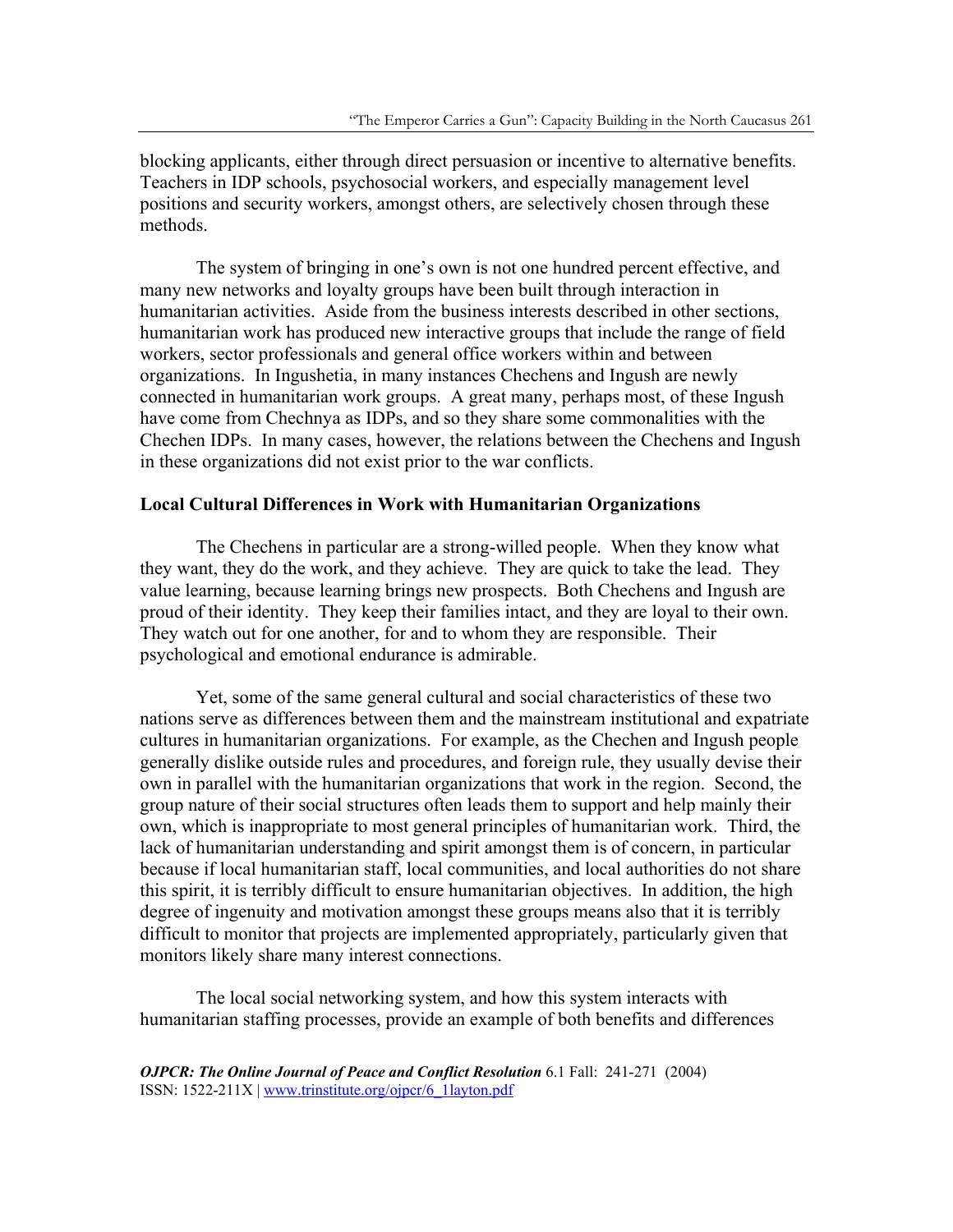between local and expatriate groups. First, security is a great risk in the North Caucasus, and also of great concern to local staff, so one can be assured that new hires are well screened by local staff. In addition, because of the nature of the Chechen and Ingush social system, it can be beneficial for teamwork purposes to maintain an inner social structure that mirrors the external system. The group collective system is well adapted to teambuilding, given that the group as a whole understands the importance of working together effectively and each member closely monitors one another.

 The disadvantages of the system are also notable, however. Where the organization system works to their benefit and interests, local staff will work together to ensure that the system keeps working. There have been cases in the North Caucasus, however, of significant conflicts whereby local staff groups have attempted to block organizational changes initiated at institutional or expatriate level. It is imperative for institutional leaders to understand local norms and implement changes in partnership with these local groups, combining appropriate incentives with astute political perception.

# **Cultural Differences and Understandings of Local Authorities**

 Local authorities that are directly concerned with humanitarian organizations, including the FSB (formerly KGB), tax departments, humanitarian affairs committee, and registration officials, also are linked into chains of command that feed directly from the federal center. The position of humanitarian organizations helping Chechens, and within an anti-terrorist operation zone, after all, is of significant notice to federal authorities.

 Yet, just as these authorities do not function remotely of Moscow, they also are not isolated from other local forces in the North Caucasus region. The varieties of conflicting interests in the region, political, social, for jobs and resources are affected by, and affect, these authorities. These interests cannot operate locally without mutual agreement with authorities, and that agreement costs, whether money or some other form of compensation.

Yet, in Russian Federation there is ample reason to examine authority structures and attitudes themselves to locate primary sources of aggression against humanitarian organizations and notions of local community empowerment. There exists still in the Russian Federation, perhaps leftover from Soviet and KGB times, a finely tuned system of surveillance and paranoia. These belief systems and intelligence structures combine with high levels of corruption and an extremely dangerous war context to produce a perilous environment for local and international humanitarian organizations.

One of the most significant factors that play into this peril is that local and federal authorities simply have a very limited knowledge and understanding of humanitarian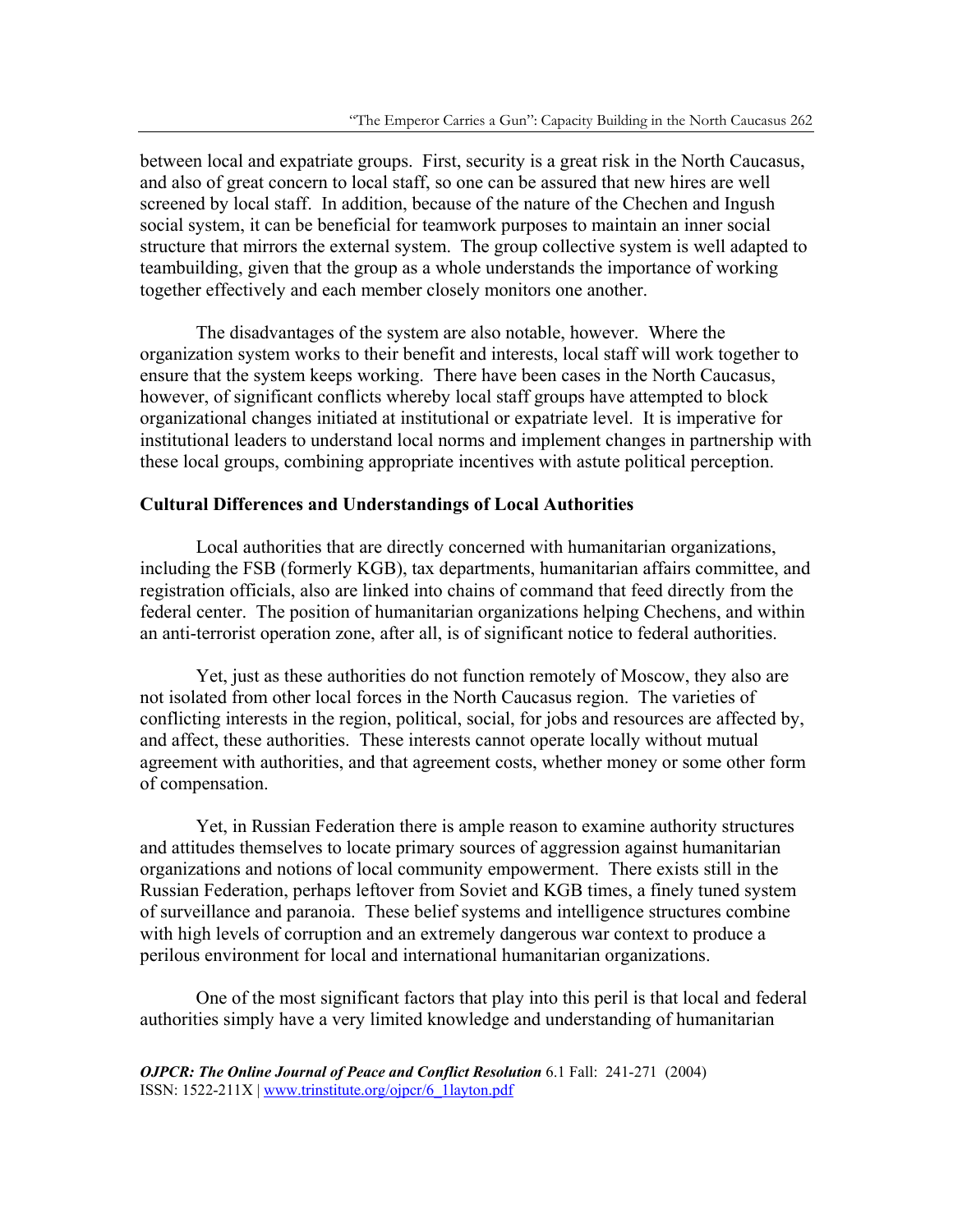work and jargon. They possess little understanding of humanitarianism, have shifting regard for humanitarian law and rights, and certainly do not well comprehend foreigners. This lack of knowledge, within a treacherous context, means that humanitarian organizations may operate to the best of their abilities according to appropriate standards and principles, but there is often little common ground on which to build constructive partnerships with authorities. In short, there is a culture gap between authorities and humanitarian organizations.

Examples of this include authorities' exaggerated focus on individual expatriates in the region. They view the expatriates as spies, agitators, infiltrators, and supporters of freedom fighters and bandits. These suspicions would be flattering, giving the appearance that expatriates are in possession of a high degree of capability in the local environment, and backed by powerful sponsors. In fact, however, perhaps 99% of expatriates in the region know a very small fraction of the reality of the context in which they work. And that same 99% generally isolates itself from the local community through social, living and work structures and arrangements, and stays a limited time in the North Caucasus, and so the odds of increasing that fraction of knowledge is not very high.

Some examples of more recent jargon used in the North Caucasus by expatriates and authorities illustrate the slippery understanding between these two groups. First, where expatriates attempt to organize community groups to assume more direct interaction and decision-making in aid provision, local official authorities in the region interpret differently these efforts. Intelligence authorities frequently dispatch (covert) operatives into humanitarian offices to inquire about or suggest ideas of "organizing" refugees and other local community members. From the mindset of these local authorities "organizing" means "agitating." According to this mindset, at a minimum this is suggestive of organizing in protest of government and a maximum, supporting reactionary groups.

At the heart of the matter is the premise of "control" – local authorities see the need to maintain absolute control in what they term the "anti-terrorist operation," so if decision-making is seen to be distributed, these authorities interpret this as obstruction of their own objectives. To some extent, local authorities have reacted to the international presence in the same way they approach other groups such as Chechens, whom they certainly treat more as outsiders and not as citizens. Suspicion, control, unilateral force without dialogue, and motives to financial gain, have formed the context in which these authorities have met the intents of the humanitarian community.

In another sense, the humanitarian presence has also precipitated a genuine need to enact new tax and registration procedures, new committees, and other structures and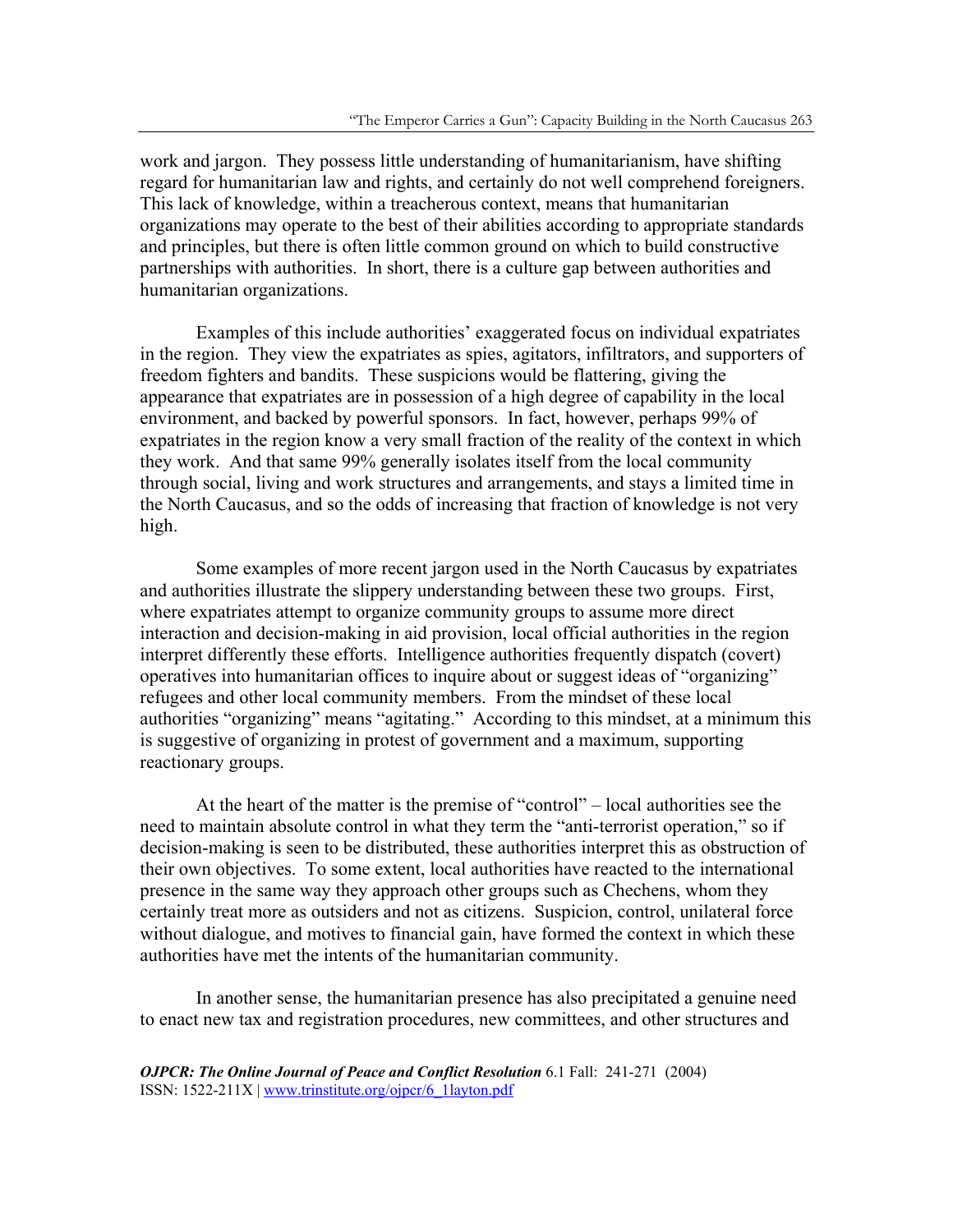systems in order to accommodate humanitarian work within the Russian federal system framework. In this way, the humanitarian presence has had an ongoing capacity building impact at federal and local levels during this process of building structures, laws and procedures.

# Conclusions: Summary and Needs for Capacity Building

 One way to characterize the North Caucasus region is that of a war of control. Control over territories, military might, resources – monetary and influence, over international standards, rights versus state sovereignty, and over social and cultural meanings. Given the framework of humanitarian planning for the coming year, and within this complex context, the humanitarian community is faced with great challenge in the months ahead. There are several levels and thematic issues of capacity building that should be well thought out in advance.

# **"Community Based?"**

 Community based programming is differently interpreted, theoretically and in practical application, by academic thinkers, humanitarian institutions, and by field workers. It should be stated that the academic resource base contains a significantly richer range of interpretations of such programming than are actually developed and implemented in fieldwork. It is necessary, however, to well consider some purposes and methods of community based programming.

 At a minimum, community based means programs that function to support overall community needs and well-being; social services, economic and social development, public health and education rehabilitation fall within this range. An important constituent element is assumed within this paradigm: that as these programs are targeted to assist collective communities, these communities must be directly involved in the development and implementation of projects targeted for their benefit. This involvement is contingent on the understanding that community members have knowledge of their conditions and needs, are motivated to address those needs, that humanitarian organizations are dedicated to working as partners with communities in this effort, and without the active input and involvement of these community members, projects will fail or be irrelevant to those needs.

 From this point on the interpretation in purpose and method of implementing community based programming varies widely, ranging from passive participation in community programs, active participation in program decision-making, ownership of programming structures, processes and outcomes, and to emancipation from oppressive conditions through the utilization of programming. Following is a brief diagram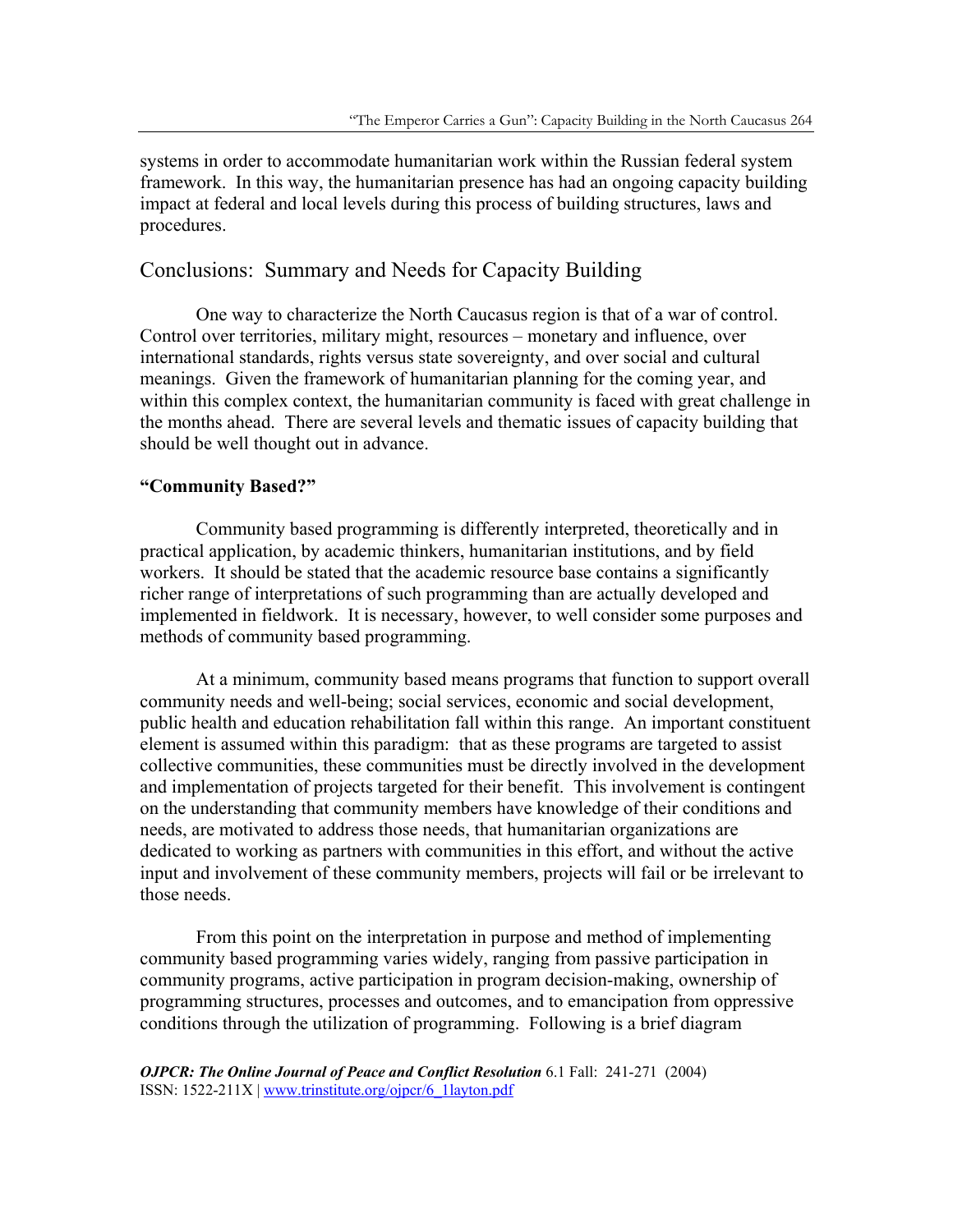outlining this range of purposes, from which one can extrapolate methodology according to the specific field context.

# **Passive Participation in Identification of Needs**

*Organizations solicit community opinions as to needs and then deliver services and materials* 

# **Mutual Learning About Opportunities, Constraints, Resources, and Options**

*Surveys, focus groups, meetings and evaluations are partnered with beneficiary community groups* 

# **Beneficiary Empowerment and Development**

*Community groups are active decision-makers in program design, implementation, evaluation and overall program direction* 

# **Change and Advocacy**

Individual, Group and Systemic

*Organizations support community groups' efforts and advocate on their behalf to make real improvements on several levels* 

# **Emancipation**

*Community groups are fully empowered to self-organize, to develop humanitarian programming that is initiated by and for, all community members, with particular attention to ameliorating constraints and conditions of oppressed groups* 

 At a minimum, humanitarian organizations should formulate a coherent purpose and direction for this type of work in the coming year, together with local groups and donors.

# **Capacity Building of Humanitarian Organizations and Local Communities**

Local communities in Chechnya and Ingushetia are faced with many obstacles in actively participating in the humanitarian effort. Aside from general environmental hurdles such as political conditions and social constraints, local humanitarian communities require a range of support from the general humanitarian community.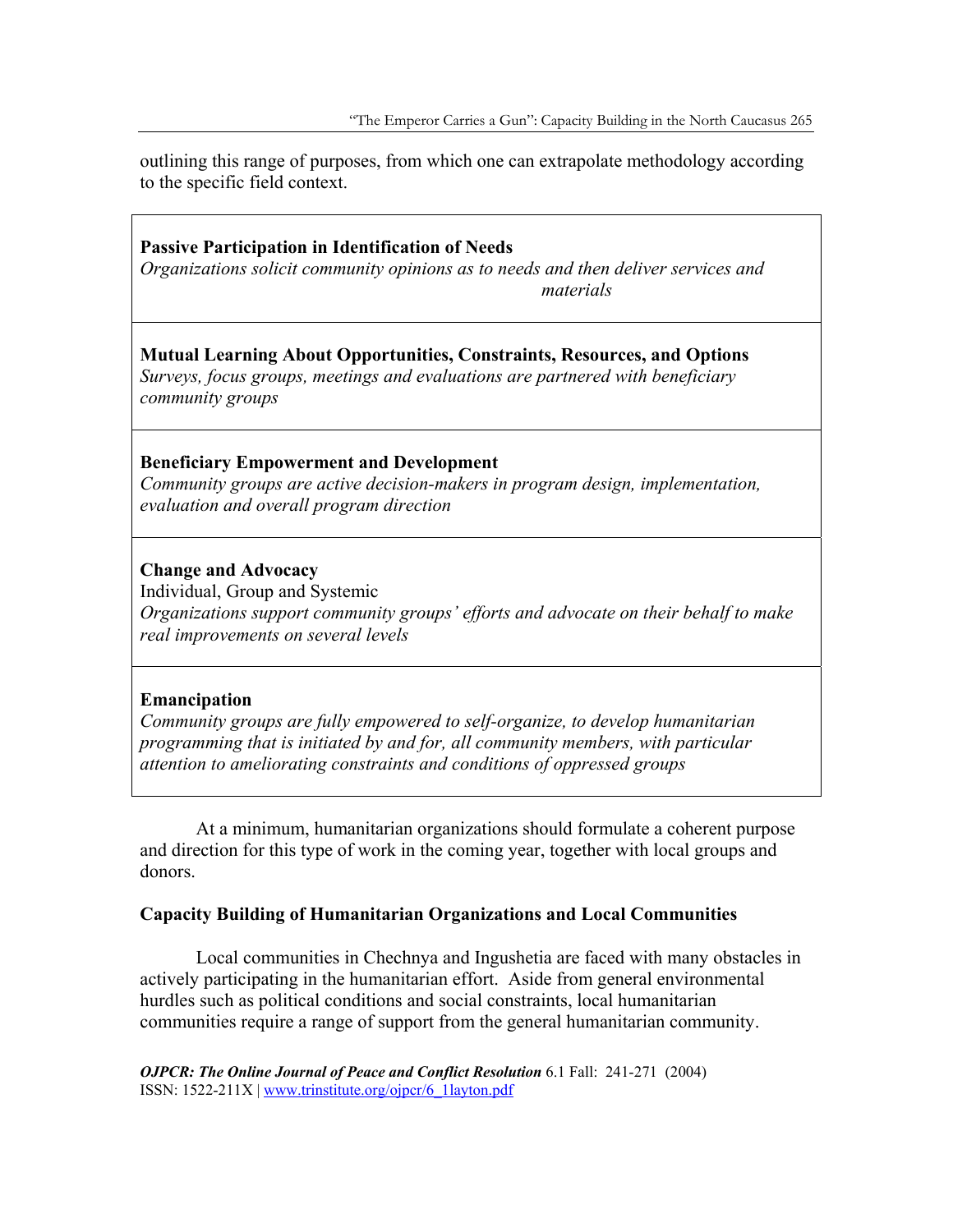International humanitarian organizations themselves currently operating in the field in North Caucasus are skilled at crisis management and emergency program implementation. Many expatriate fieldworkers, however, are not prepared or equipped to develop genuine community based work. The following sections, therefore, provide outlines of capacity building needs of local organizations, but many of the principles and recommendations outlined may also be applied to the needs of international organizations.

### *Humanitarian Principles and Law*

First, a more comprehensive dissemination of humanitarian principles and laws is needed. Humanitarian organizations function for the purposes of humanitarianism, but this purpose is little understood in the North Caucasus. Dissemination of these principles and laws will also boost the ability of these organizations to assert themselves authoritatively in both the local and international communities.

#### *Participatory Principles and Approaches*

 Knowledge and dedication to participatory principles and approaches with beneficiaries are particularly essential to constructing valid community based programming. General training on participatory methods of work with beneficiary groups will also help to avoid and diffuse some of the social conflict inherent in humanitarian work in the region.

Field conditions, however, necessitate a realistic approach to the dissemination of participatory principles and methodology. Academic and humanitarian resource bases are resplendent with information on such theories, case studies, and guidelines, but time, language and technology are often obstacles to field staff accessing them. Importantly, the information is most often written according to the ideologies of highly educated western, northern academics, and may seem either utopian or unworkable to many field workers, both expatriate and local, and certainly is difficult to decipher and dilute in useable form for local communities. For this reason participatory language and understanding will gain utility and commonality by beginning with instruction on essential basic participatory principles, and by incorporating understandings of fieldbased conditions and constraints.

#### *Donor Relations*

Local organizations face real constraints in interacting in the humanitarian community. These constraints are both attitudinal and technical. Many international donors are reluctant to support local organizations, due to fears of misuse of donor funds,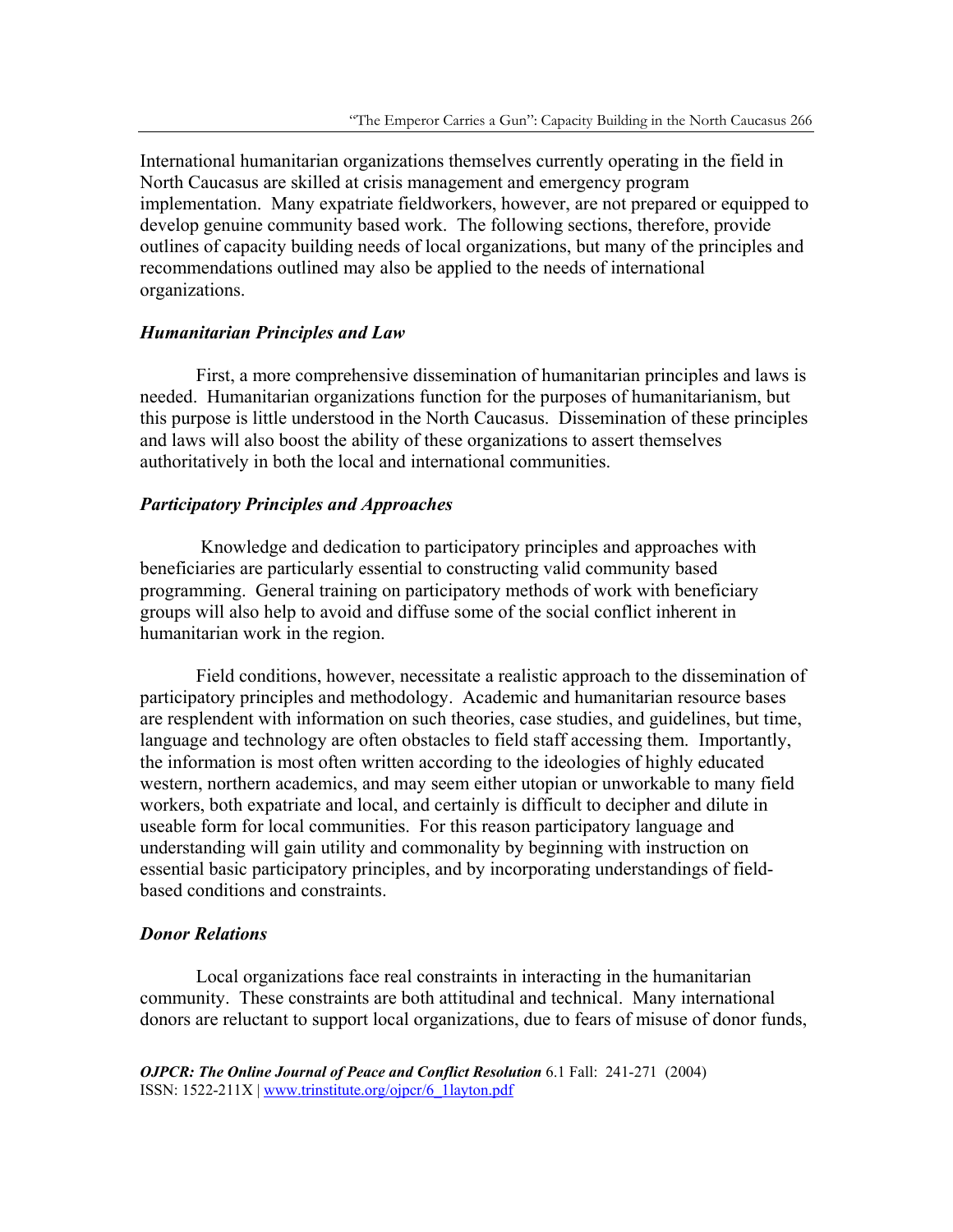local organizations' lack of organizational experience and structure, along with their lack of technical knowledge that donors deem to be imperative.

On their part, local organizations and communities often maintain a rational emotional block when conceiving of encounters with international donors, as the donor system maintains a culture and set of structures and processes that is alien to local communities. Most often, donors and expatriates in general think in terms of "They do not know," and local groups claim that expatriates "Do not understand." There is an overall communication gap between expatriates and local communities; on the part of expatriates, paths into the international community have not been made accessible, but on the other hand, local groups and organizations do not have a solid understanding of donor cultures and inner-workings and therefore find it difficult to even begin the process. There are several areas of knowledge that can be shared with local groups so that donors and communities may come together to a better mutual understanding and confidence.

*Donor Cultures.* Success in the world of international humanitarian work hinges to a great extent on meeting and influencing donor preferences, priorities, and imperatives. Donor preferences, in terms of sectors and types of programming, are devised through a combination of field assessment and interaction, institutional mission and mandate, social and political feasibility, and monetary resource affluence. Donors also adhere to strict financial rules that are more or less standardized worldwide and across a range of international donors in regard to financial accountability and reporting. Local communities by and large are not familiar with the donor world, with these preferences, processes, or rules.

*Proposal Writing.* Donors like to see a well-stated argument in proposals, proof that accurate needs assessments have been undertaken, that implementation procedures are sound and will meet program goals and objectives, and that evaluation of the program will be carried out and will provide valid measurement of program achievements and impact. Few local groups and individuals have had opportunity to learn how to construct objectives, how to measure results, and how to prove to donors that needs are assessed accurately. Moreover, local groups are constrained by language: where donors require English language proposals, the proposal-writing task is increasingly complicated, particularly where terminology utilized by the international humanitarian community does not easily equate in local vocabulary.

*Evaluation and Report Writing.* Evaluation is actually a set of procedures and methodologies, and good report writing relies on both solid evaluation and sound writing skills. Yet, evaluation is neglected by international humanitarian organizations, and few of those organizations maintain field staff who have working knowledge of evaluation techniques. Few international field staff members write truly comprehensive and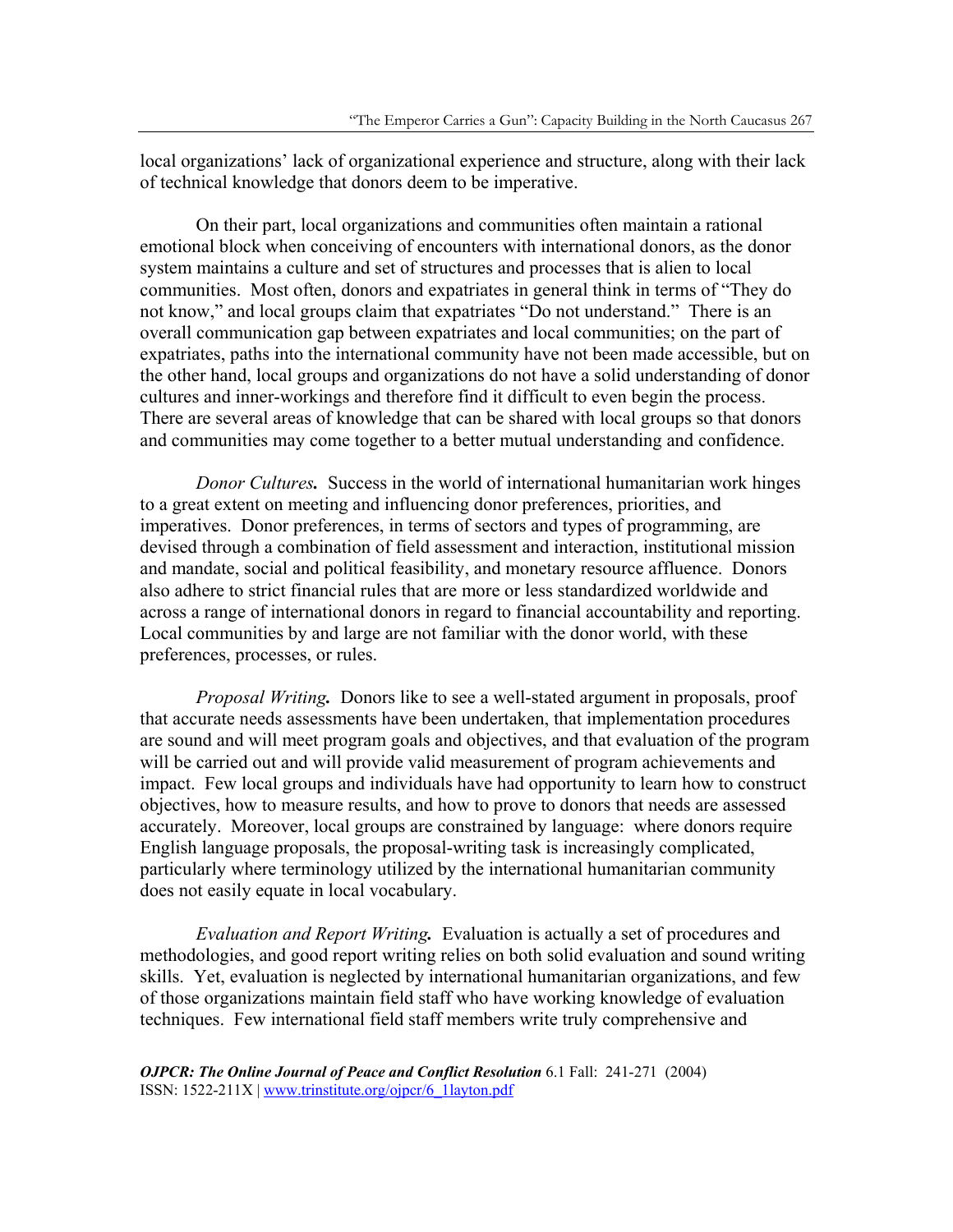illustrative program reports. So local communities are not alone in their constraints in this aspect of donor relations. Evaluation and report writing are very important for several reasons. Sound evaluation measures results, provides guidance as to upcoming projects to meet beneficiary needs, and demonstrates programming competence to donors.

*A Capacity-Building Sector.* Each large donor in the region maintains a field person who is responsible for interacting with field organizations and providing guidance in the development of programming and funding. In addition, every so often one agency or donor will hold an open workshop on proposal writing, etc. However, these efforts are not adequate to the focused goal of capacity building of local organizations and communities. Time constraints of agency staff, local confidence and language constraints, and the general unfocused and dispersed nature of thus far capacity building efforts reveal that a more targeted effort is required. It is advisable, therefore, to assign a particular U.N. or other agency with the task of setting of a special capacity-building sector and personnel. This sector would be responsible for identifying local organizations and community group leaders, soliciting their needs, providing training, and interacting with local organizations in all aspects of program development on an ongoing basis.

A capacity-building sector could also serve as advocate and protection of local organizations. If the humanitarian community is prepared to support local communities, it should also anticipate the political and social constraints against this type of work, and be prepared to actively assist with these constraints.

The U.N. might also consider ways to better protect and advocate on behalf of international humanitarian organizations and expatriates in the region. Without this protection the risks for organizations that work closely with communities will be high. The work ahead with local communities will require stronger partnerships between local authorities, the U.N., and all non-governmental organizations.

#### **Re-thinking Costs versus Impact**

 The humanitarian community might re-consider the impact and type of financial input into the North Caucasus. During the past years, one cannot say that humanitarian funding has been sizeable, but the input has certainly made impact, as described in sections above. Has this impact, however, achieved desirable results, and could more positive and long-lasting results be accomplished with equal or less economic input?

 On the one hand, monetary input has served to stabilize the humanitarian presence, as local communities and authorities see economic advantages to this presence.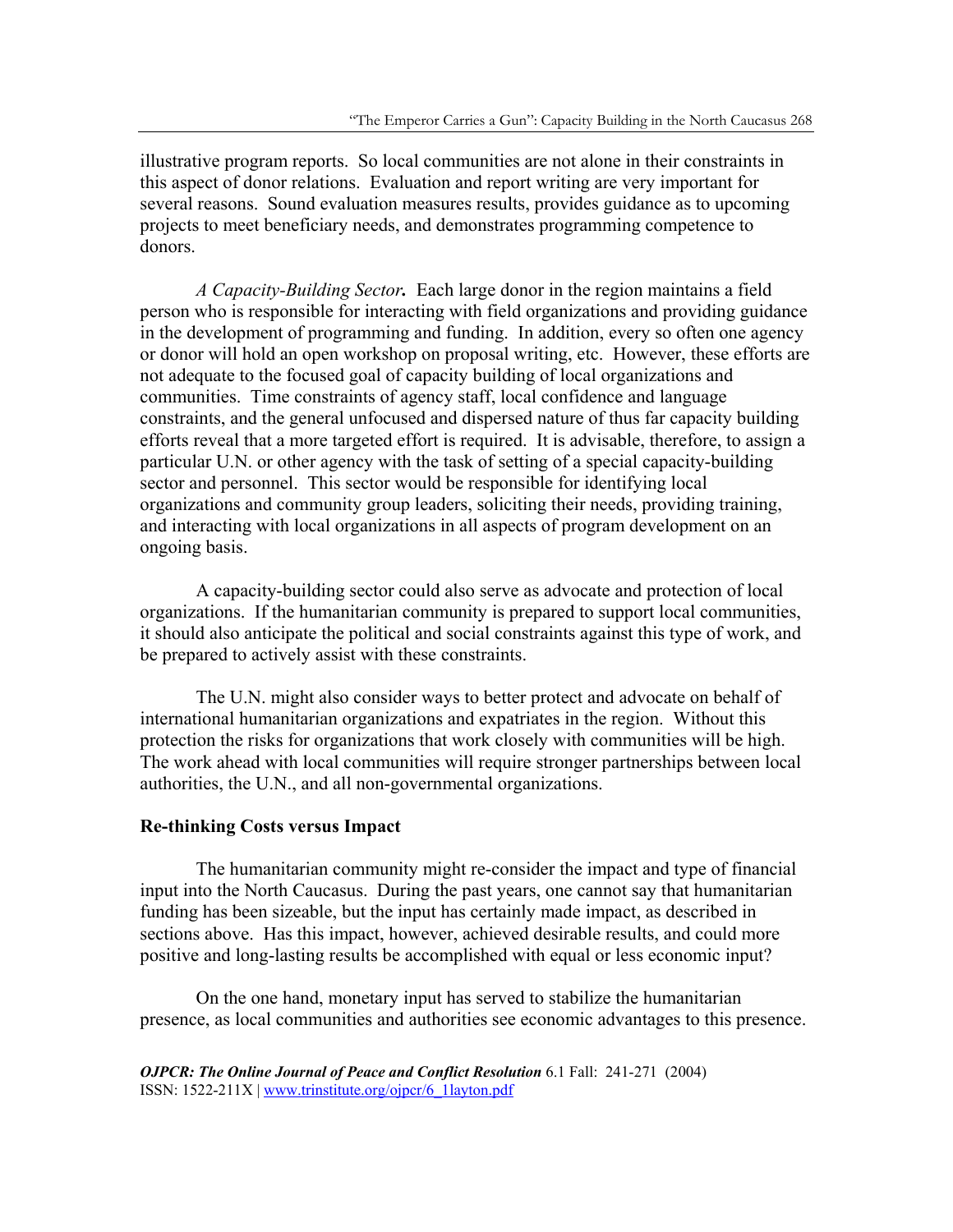On the other hand, there are a variety of types of programming that might make a greater impact in terms of community needs, and can be implemented with fewer costs. For example, social and community development projects, widely interpreted, cultural projects, and more widely interpreted educational projects, have been largely neglected in the North Caucuses, are greatly needed, are not costly, but can produce strong impact in terms of current needs and future development. Many of these projects can provide "social capital," via knowledge growth and dissemination, which in turn will produce gains for entire communities in the long run. Importantly, such programming boosts communities' social and intellectual capacities to determine their own future paths.

#### **Protection and Vulnerability**

 The idea of "protection projects" is certainly versatile enough to encompass a range of events that may transpire over the next months, and the variety of programming that may be required to respond to those events. On the most basic level, there is a shared understanding that the principle role of the humanitarian community is to protect IDPs' well being, as IDPs are disadvantaged in this war environment in their abilities to protect themselves. Hostilities, and the variety of consequences of these acts, render humanitarian providers the most viable of protectors. Certainly war violence harms the well being of whole communities, and IDP living conditions are not conducive to maintaining or rebuilding welfare of individuals or communities. On another level, changes in events can worsen conditions for IDPs, and the humanitarian community must adapt to these changes to continue best protection efforts.

Prioritizing "vulnerability" can be a matter of pre-set standards, region, site, preference, interest, and capacity.Even should current conditions remain prolonged, and unchanging to any large degree, there is also a recognition that despite best efforts, individuals and groups of decidedly "vulnerable" predicament remain even now un- and under-assisted throughout the local communities. The conditions of these persons are precipitated by several factors, including preexisting social and economic histories, which become exacerbated by current situations.

 Given the fact that a range of choices is not within the grasp of many IDPs, however, humanitarian agencies are tasked with responsibility to assist those for whom conditions are the worst, and for whom choices to ameliorate those conditions, is least existent. Given the understanding that local community groups are not equal in choice and conditions, the humanitarian community should acknowledge those social factors that create inequality, lack of access, and vulnerability, and work towards supporting groups and objectives that are specifically appropriate to the humanitarian mandate and objectives.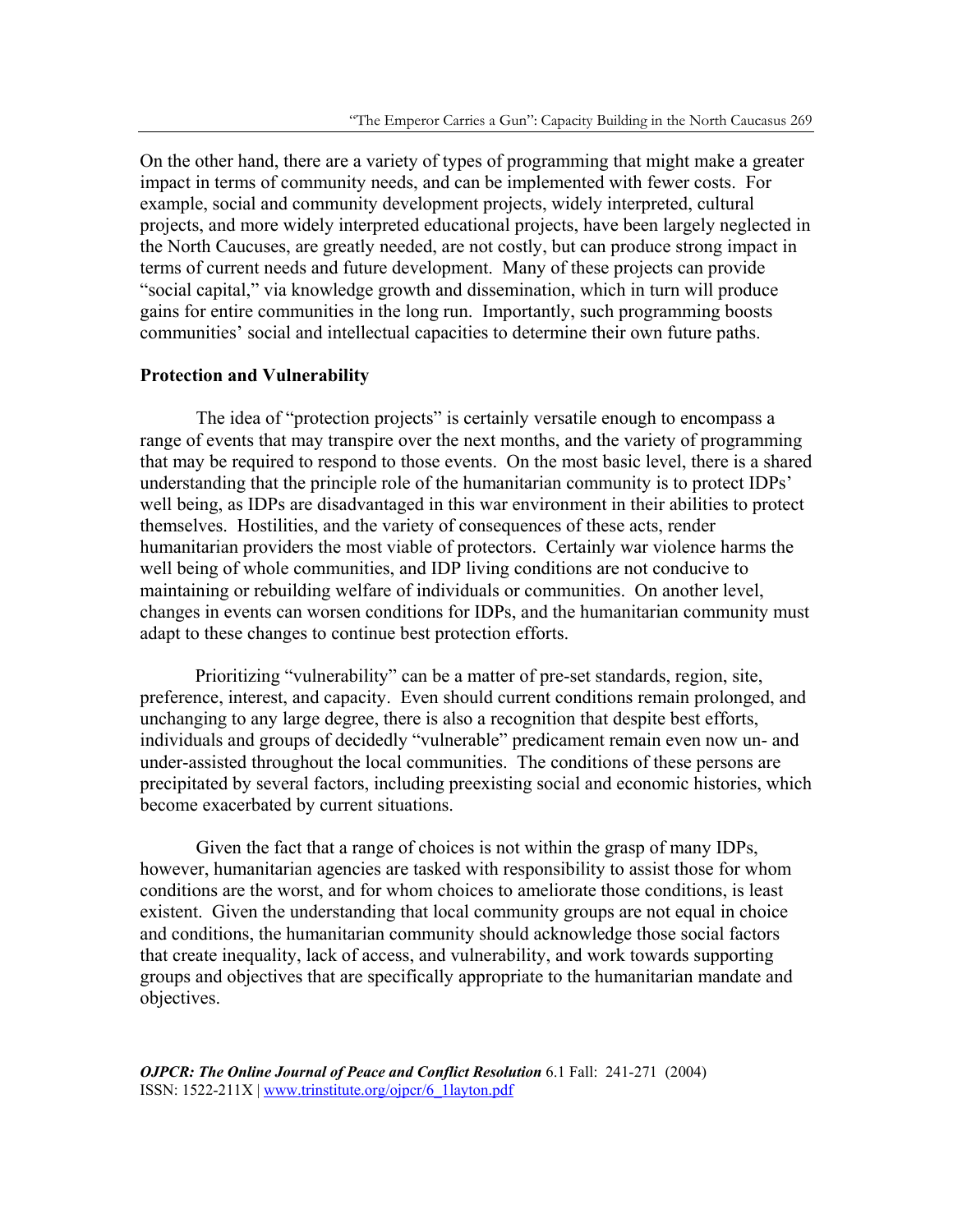### **Social and Cultural Projects**

It is a monumental catastrophe that war events have driven Chechens against one another. While one might cite that vendettas and blood feuds have always been a feature of Chechen social and cultural context, many Chechens today say that prior to the recent wars in Chechnya, conflicts did not occur on a large scale and were more easily resolvable. These Chechens also say that had Chechens stood together as a community, utilizing traditional conflict resolution methods amongst themselves, a different response to Russia might have been formulated which could have helped to avoid this great loss of life. It would seem that the cycle of war conditions and effects on Chechen communities should be difficult to reverse, even in the event of cessation of hostilities.

A hallmark of Chechen culture, however, is its claim to communal norms that demand mediation of conflicts by elders and other respected community members, and guided by strict standards of honor and fairness that function to bound claims and grievances. These norms in the past have aided the Chechens in communal selfdetermination, in maintaining a social and community equilibrium. Despite war tragedies, there remain in Chechen society core constructive elements of deeply rooted traditions, and professionals who extol cultural preservation and national rights in parallel with constructive Chechen community building. In this time of community disintegration, social and cultural projects, built on the foundations of indigenous principles, would greatly aid Chechen community rebuilding. The Chechen and international communities must not remain passive to the devastating spiral that is threatening the uniqueness, strength, and perpetuity of the Chechen nation and cultural norms.

# Direction: Forward

 The very long-term unstable and uncertain nature of the North Caucasus region has necessitated that the humanitarian effort remain in "emergency" mode for so long now, it is the case that many humanitarian agencies have built in abilities to adapt to change when needed in this specific area of the world. One may wonder, however, whether constantly planning in "emergency phase" renders the humanitarian system bankrupt to anticipate a time when donor fatigue sets in, when political events squeeze the humanitarian effort into an impotent act. It is a welcome move forward that this humanitarian team, instead of evermore reacting to events, has determined to be proactive in building the capacities of beneficiaries and local partners to prepare to support themselves.